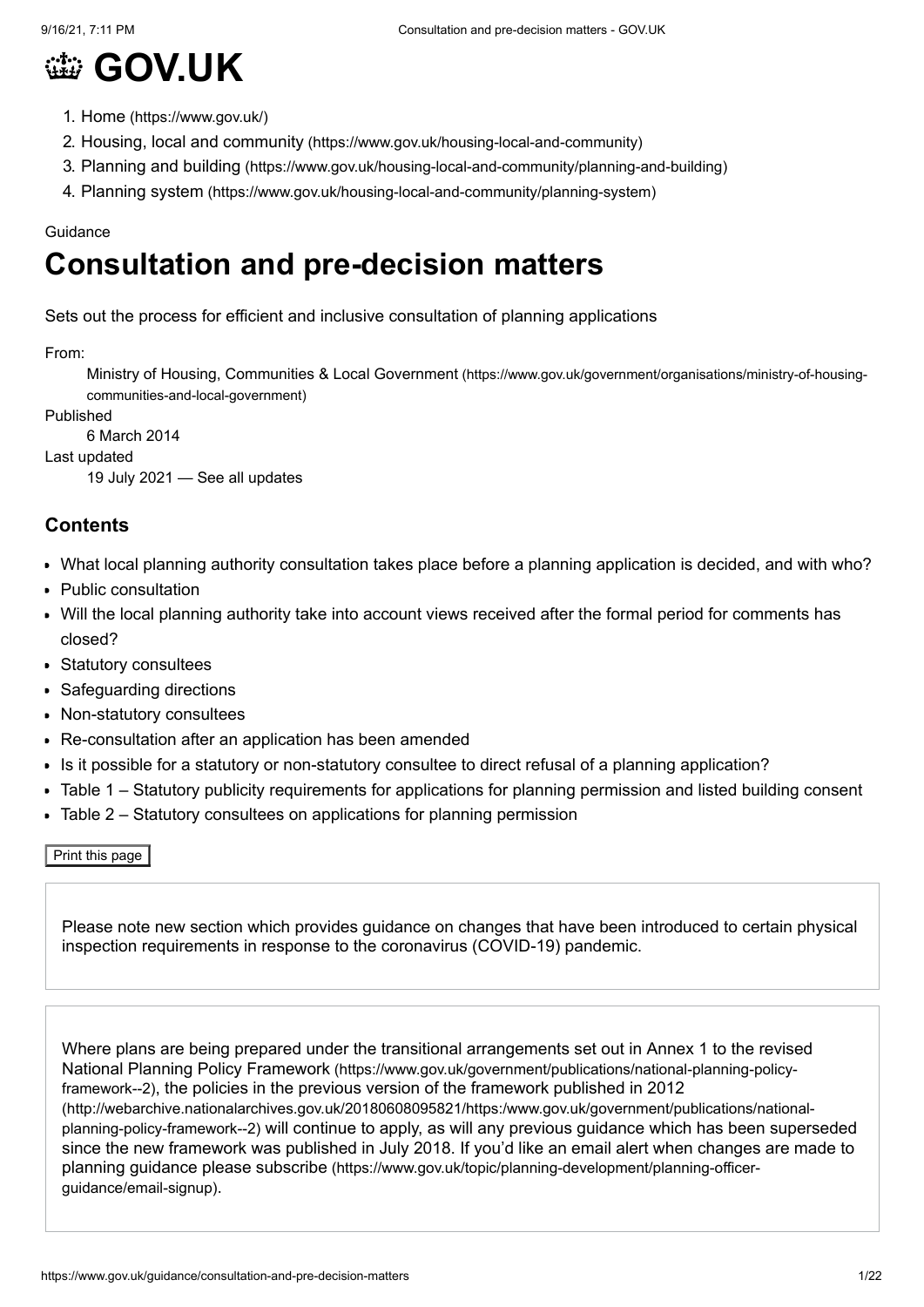## <span id="page-1-0"></span>**What local planning authority consultation takes place before a planning application is decided, and with who?**

After a local planning authority has received a planning application, it will undertake a period of consultation where views on the proposed development can be expressed. The formal consultation period will normally last for 21 days, and the local planning authority will identify and consult a number of different groups. There are modifications to the period for representations in respect of applications for public service infrastructure development made on or after 1 August 2021. (see [paragraph 53](#page-19-0) for the meaning of public service infrastructure development).

The main types of local planning authority consultation are:

- [Public consultation](#page-1-1) including consultation with neighbouring residents and community groups.
- [Statutory consultees](#page-4-0)  where there is a requirement set out in law to consult a specific body.
- Any consultation required by a [direction](#page-7-1)  where there are further, specific, statutory consultation requirements as set out in a consultation direction.
- [Non statutory consultees](#page-8-0) where there are planning policy reasons to engage other consultees who whilst not designated in law – are likely to have an interest in a proposed development.

[Following the initial period of consultation, it may be that further additional consultation on changes submitted by](#page-9-0) an applicant, prior to any decision being made, is considered necessary.

Finally, once consultation has concluded, the local planning authority will consider the representations made by consultees, and proceed to decide the application. See [more information](#page-10-0) on the role that consultees' views play in making a decision.

[Local planning authority consultation does not remove or affect the requirement for the applicant to complete and](https://www.gov.uk/guidance/making-an-application#Ownership-Certificate-and-Agricultural-Land-Declaration) submit an ownership certificate and agricultural land declaration with an application for planning permission (https://www.gov.uk/guidance/making-an-application#Ownership-Certificate-and-Agricultural-Land-Declaration).

## Paragraph: 001 Reference ID: 15-001-20190722

#### Revision date: 23 07 2019 See previous version

[\(https://webarchive.nationalarchives.gov.uk/20190606211054/https://www.gov.uk/guidance/consultation-and-pre-decision](https://webarchive.nationalarchives.gov.uk/20190606211054/https://www.gov.uk/guidance/consultation-and-pre-decision-matters#what-local-planning-authority-consultation-takes-place-before-a-planning-application-is-decided-and-with-who)matters#what-local-planning-authority-consultation-takes-place-before-a-planning-application-is-decided-and-with-who)

## <span id="page-1-1"></span>**Public consultation**

## **What steps must the local planning authority take to involve members of the public on planning applications?**

Local planning authorities are required to undertake a formal period of public consultation, prior to deciding a [planning application. This is prescribed in article 15 of the Development Management Procedure Order](http://www.legislation.gov.uk/uksi/2015/595/article/15/made) (http://www.legislation.gov.uk/uksi/2015/595/article/15/made) (as amended). There are separate arrangements for [applications for permission in principle which are set out in Article 5G of the Town and Country Planning](http://www.legislation.gov.uk/uksi/2017/1309/article/4/made) (Permission in Principle) Order 2017 (http://www.legislation.gov.uk/uksi/2017/1309/article/4/made) (as amended); for listed buildings which are set out in regulation 5 [\(http://www.legislation.gov.uk/uksi/1990/1519/regulation/5/made\)](http://www.legislation.gov.uk/uksi/1990/1519/regulation/5/made) and [regulation 5A of the Listed Buildings and Conservation Area Regulations 1990](http://www.legislation.gov.uk/uksi/2004/2210/regulation/2/made) (http://www.legislation.gov.uk/uksi/2004/2210/regulation/2/made) (as amended) and for applications for prior approval [for development which is subject to permitted development rights which are set out in Schedule 2 to the Town](http://www.legislation.gov.uk/uksi/2015/596/schedule/2/made) and Country Planning (General Permitted Development) (England) Order 2015

(http://www.legislation.gov.uk/uksi/2015/596/schedule/2/made) (as amended).

## Paragraph: 002 Reference ID: 15-002-20180615

Revision date: 15 06 2018 See previous version [\(http://webarchive.nationalarchives.gov.uk/20180411211406/https://www.gov.uk/guidance/consultation-and-pre-decision](http://webarchive.nationalarchives.gov.uk/20180411211406/https://www.gov.uk/guidance/consultation-and-pre-decision-matters#Public-consultation)matters#Public-consultation)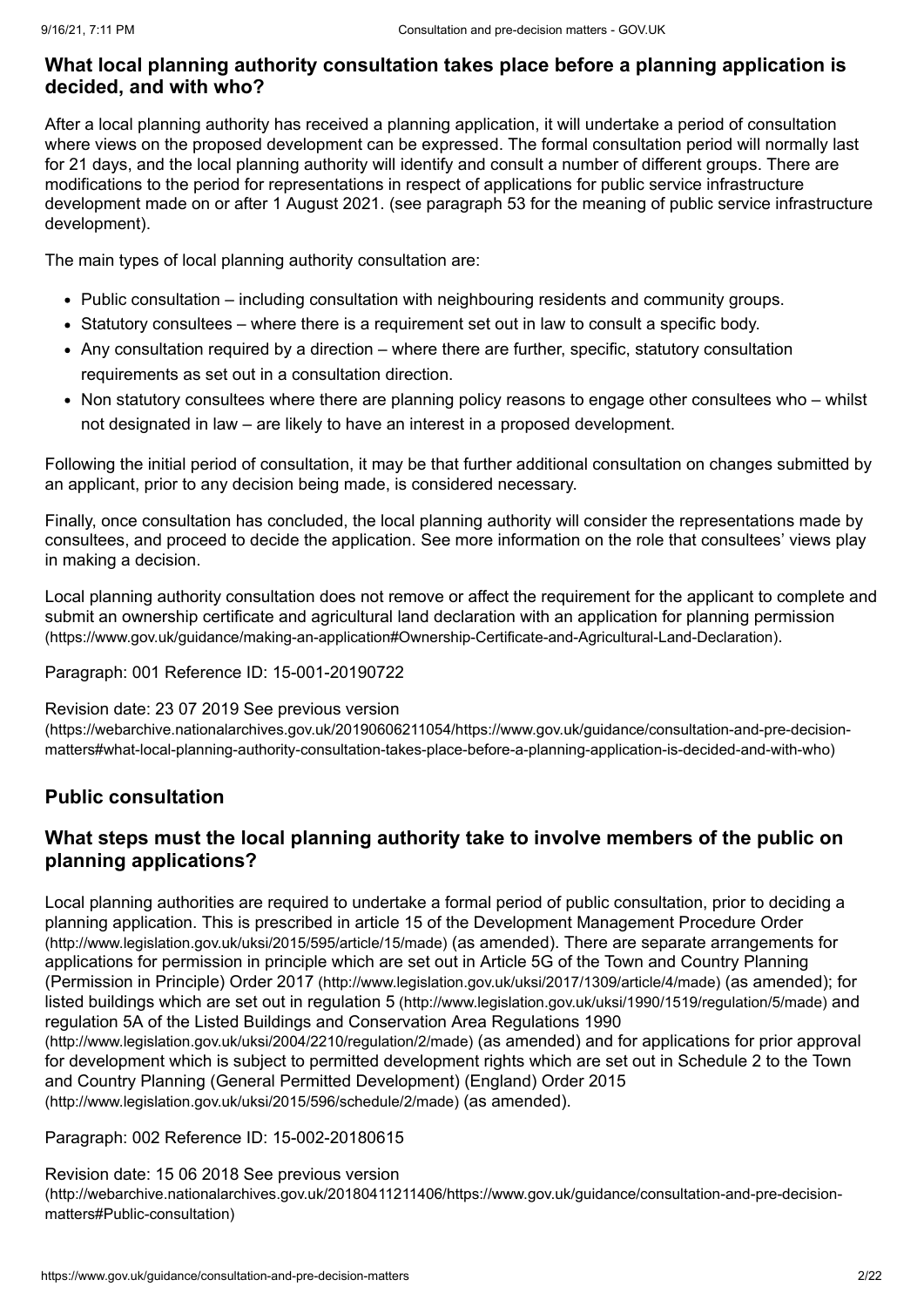#### **Who is eligible to respond to a consultation?**

Anyone can respond to a planning consultation. In addition to individuals who might be directly affected by a planning application, community groups and specific interest groups (national as well as local in some cases) may wish to provide representations on planning applications.

Paragraph: 003 Reference ID: 15-003-20140306

Revision date: 06 03 2014

## **What publicity will take place to let the public know that a planning application has been submitted?**

Local planning authorities have discretion about how they inform communities and other interested parties about [planning applications. Article 15 of the Development Management Procedure Order](http://www.legislation.gov.uk/uksi/2015/595/article/15/made) (http://www.legislation.gov.uk/uksi/2015/595/article/15/made) sets out minimum statutory requirements for applications for planning permission. These are summarised in [Table 1](#page-10-1).

In addition, local authorities may set out more detail on how they will consult the community on planning [applications in their Statement of Community Involvement, prepared under section 18 of the Planning and](http://www.legislation.gov.uk/ukpga/2004/5/section/18) Compulsory Purchase Act 2004 [\(http://www.legislation.gov.uk/ukpga/2004/5/section/18\)](https://www.gov.uk/guidance/plan-making). See also guidance on planmaking (https://www.gov.uk/guidance/plan-making).

Publishing information online in an open data format can help facilitate engagement with the public on planning applications.

Paragraph: 004 Reference ID: 15-004-20140306

Revision date: 23 07 2019 See previous version [\(https://webarchive.nationalarchives.gov.uk/20190606211054/https://www.gov.uk/guidance/consultation-and-pre-decision](https://webarchive.nationalarchives.gov.uk/20190606211054/https://www.gov.uk/guidance/consultation-and-pre-decision-matters#Public-consultation)matters#Public-consultation)

## **What is the time period for making comments?**

The time period for making comments will be set out in the publicity accompanying the planning application. This will be not less than 21 days, (18-days in the case of an application for public service infrastructure development made on or after 1 August 2021) or 14 days where a notice is published in a newspaper.

To ensure comments are taken into account it is important to make comments before the statutory deadline.

Paragraph: 005 Reference ID: 15-005-20140306

Revision date: 24 06 2021 See previous version

[\(https://webarchive.nationalarchives.gov.uk/20210615171927/https://www.gov.uk/guidance/consultation-and-pre-decision](https://webarchive.nationalarchives.gov.uk/20210615171927/https://www.gov.uk/guidance/consultation-and-pre-decision-matters#Public-consultation)matters#Public-consultation)

#### <span id="page-2-0"></span>**Will the local planning authority take into account views received after the formal period for comments has closed?**

Local planning authorities may, at their discretion, take into account comments that are made after the closing date (but have no obligation to do so).

Paragraph: 034 Reference ID: 15-034-20190723

Revision date 23 07 2019

## **When must local planning authorities add additional days to consultation periods because of public holidays?**

In prescribed circumstances local planning authorities must extend periods of public consultation by one day for each public holiday that occurs during the public consultation period.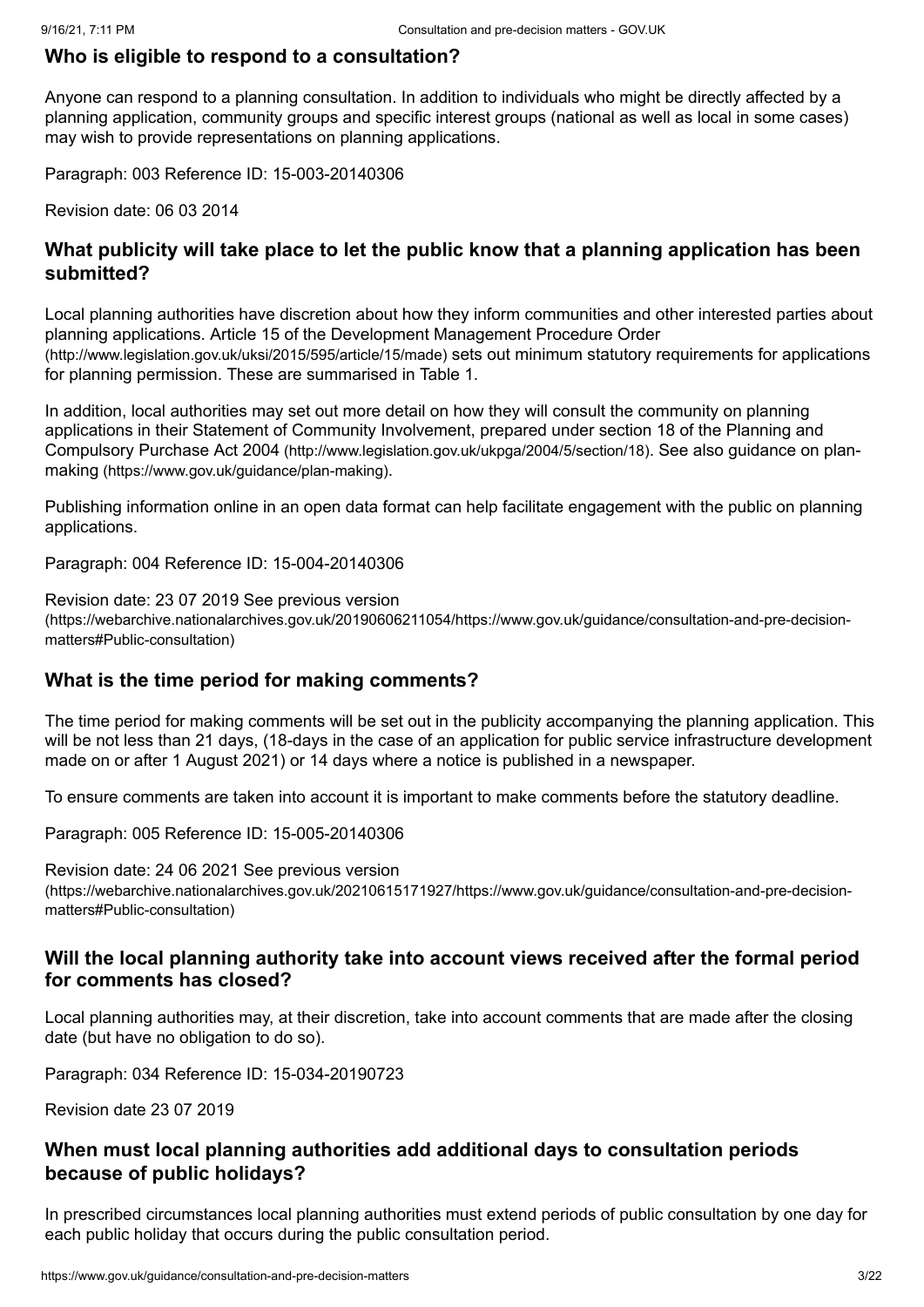In this context 'public holiday' means Christmas Day, Good Friday, or a day which is a bank holiday in England.

Local planning authorities may not determine the application before the public consultation period allowed for representations to be made has expired.

The circumstances where local planning authorities must add an additional day for each public holiday which occurs during the public consultation period are set out in the table below.

However local planning authorities retain discretion to extend consultation periods where they consider it appropriate. This includes being able to add additional days when public holidays occur in circumstances that are not listed in the table.

#### **Table: Statutory provisions requiring local planning authorities to add an additional day for publicity of applications for each public holiday that occurs during a public consultation period**

| <b>Statutory provisions</b>                                                                                                                                                                                                             | <b>Description</b>                                                                                                                                                                                                                                                                                                                                                                                                                                                                                                                                                                                                                                                          |
|-----------------------------------------------------------------------------------------------------------------------------------------------------------------------------------------------------------------------------------------|-----------------------------------------------------------------------------------------------------------------------------------------------------------------------------------------------------------------------------------------------------------------------------------------------------------------------------------------------------------------------------------------------------------------------------------------------------------------------------------------------------------------------------------------------------------------------------------------------------------------------------------------------------------------------------|
| The Town and Country Planning (Development<br>Management Procedure) (England) Order 2015<br>(http://www.legislation.gov.uk/uksi/2015/595/contents/made) -<br>Articles 15, 33 and 34 and Schedule 3 (as amended)                         | Applications for planning permission under Part 3 of the<br>Town and Country Planning Act 1990 (which includes<br>applications for outline planning permission, technical details<br>consent and from 1 August 2021 applications for public<br>service infrastructure development) but the requirement<br>does not apply in the case of any EIA application<br>accompanied by an environmental statement.                                                                                                                                                                                                                                                                   |
| The Town and Country Planning (Section 62A<br>Applications) (Procedure and Consequential<br>Amendments) Order 2013<br>(https://www.legislation.gov.uk/uksi/2013/2140/contents/made)<br>- Articles 14 and 38 and Schedule 2 (as amended) | Publicity by local planning authorities of relevant<br>applications made to the Secretary of State under Section<br>62A of the Town and Country Planning Act 1990<br>(http://www.legislation.gov.uk/ukpga/2013/27/section/1) except in<br>the case of an application in respect of EIA development<br>which is accompanied by an environmental statement.<br>Publicity by local planning authorities of 'connected listed<br>building applications' made to the Secretary of State under<br>Section 62A of the Town and Country Planning Act - see<br>definition of connected listed building application<br>(http://www.legislation.gov.uk/uksi/2014/1532/article/4/made). |
| The Planning (Listed Buildings and Conservation<br>Areas) Regulations 1990<br>(https://www.legislation.gov.uk/uksi/1990/1519/contents/made)<br>- Regulation 5, 5A, 13 (as amended)                                                      | Advertisement by local planning authorities of applications<br>for listed building consent. Publicity by local planning<br>authorities for applications for planning permission affecting<br>setting of listed buildings. Publicity by local planning<br>authorities of applications by them to the Secretary of State<br>relating to the execution of works for the demolition,<br>alteration or extension of listed buildings.                                                                                                                                                                                                                                            |
| The Town and Country Planning (General Permitted<br>Development) (England) Order 2015<br>(http://www.legislation.gov.uk/uksi/2015/596/contents/made) -<br>Schedule 2 (as amended)                                                       | Publicity by the local planning authority of proposed<br>development which is subject to certain permitted<br>development rights and for which an application is required<br>for the local planning authority's prior approval or for a<br>determination as to whether such prior approval is required.                                                                                                                                                                                                                                                                                                                                                                     |
| The Town and Country Planning (Permission in<br>Principle) Order 2017<br>(http://www.legislation.gov.uk/uksi/2017/1309/contents/made)<br>- Article 5G, 5R, 5S and Schedule 2 (as amended)                                               | Publicity by local planning authorities of applications for<br>permission in principle.                                                                                                                                                                                                                                                                                                                                                                                                                                                                                                                                                                                     |

#### Paragraph: 032 Reference ID: 15-032-20180615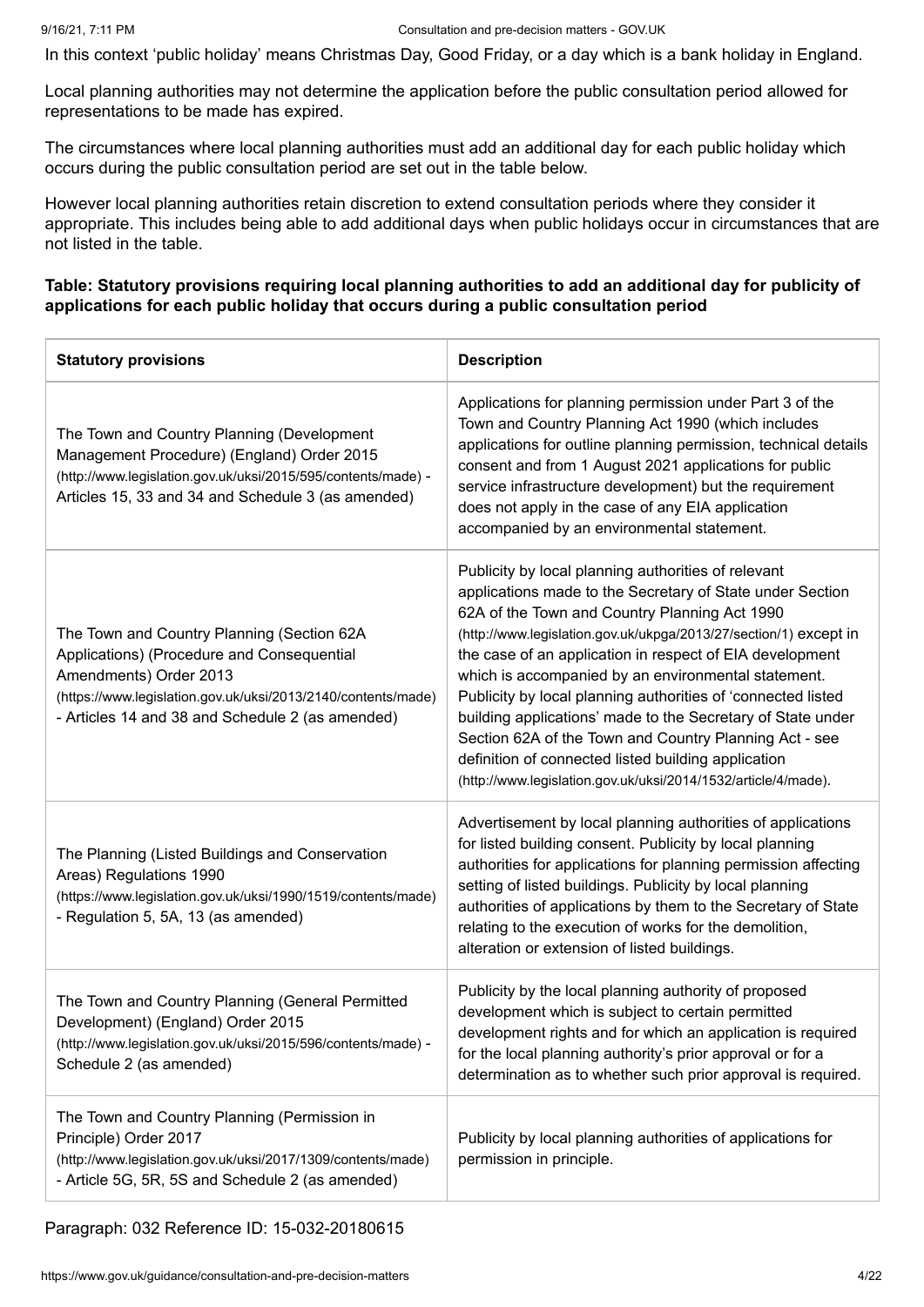## **Why are consultees' views important?**

Paragraph deleted.

Paragraph: 007 Reference ID: 15-007-20190722

Revision date: 23 07 2019 See previous version [\(https://webarchive.nationalarchives.gov.uk/20190606211054/https://www.gov.uk/guidance/consultation-and-pre-decision](https://webarchive.nationalarchives.gov.uk/20190606211054/https://www.gov.uk/guidance/consultation-and-pre-decision-matters#Public-consultation)matters#Public-consultation)

## **What happens where an application is on land falling within two (or more) local authorities?**

Where an application straddles the boundaries of two or more local planning authorities, publicity should be undertaken separately in each local planning authority area. The authorities will need to agree between themselves whether publicity beyond the statutory minimum in each area is appropriate.

Paragraph: 008 Reference ID: 15-008-20140306

Revision date: 23 07 2019 See previous version [\(https://webarchive.nationalarchives.gov.uk/20190606211054/https://www.gov.uk/guidance/consultation-and-pre-decision](https://webarchive.nationalarchives.gov.uk/20190606211054/https://www.gov.uk/guidance/consultation-and-pre-decision-matters#Public-consultation)matters#Public-consultation)

## <span id="page-4-0"></span>**Statutory consultees**

## **Who are the statutory consultees and why have they been designated?**

Planning law prescribes circumstances where local planning authorities are required to consult specified bodies prior to a decision being made on an application.

A list of statutory consultees on applications for planning permission is set out in [Table 2](#page-11-0).

Paragraph: 009 Reference ID: 15-009-20190722

Revision date: 23 07 2019 See previous version [\(https://webarchive.nationalarchives.gov.uk/20190606211054/https://www.gov.uk/guidance/consultation-and-pre-decision](https://webarchive.nationalarchives.gov.uk/20190606211054/https://www.gov.uk/guidance/consultation-and-pre-decision-matters#Statutory-consultees)matters#Statutory-consultees)

## **How should statutory consultees engage with the planning system?**

Paragraph deleted.

Paragraph: 010 Reference ID: 15-010-20140306

Revision date: 23 07 2019 See previous version [\(https://webarchive.nationalarchives.gov.uk/20190606211054/https://www.gov.uk/guidance/consultation-and-pre-decision](https://webarchive.nationalarchives.gov.uk/20190606211054/https://www.gov.uk/guidance/consultation-and-pre-decision-matters#Statutory-consultees)matters#Statutory-consultees)

## **Will a parish council or a Neighbourhood Forum be informed of planning applications in their area?**

The circumstances in which local planning authorities must notify a parish council or a Neighbourhood Forum are [set out in Schedule 1, paragraph 8, of the Town and Country Planning Act 1990](https://www.legislation.gov.uk/ukpga/1990/8/schedule/1/paragraph/8) [\(https://www.legislation.gov.uk/ukpga/1990/8/schedule/1/paragraph/8\)](http://www.legislation.gov.uk/uksi/2015/595/article/25/made) and article 25 and 25A of the Development Management Procedure Order (http://www.legislation.gov.uk/uksi/2015/595/article/25/made)

Where a parish council or Neighbourhood Forum is notified of a planning application, they must make any representations within 21 days. In the case of applications for public service infrastructure development made on or after 1st August 2021 the period is 18 days.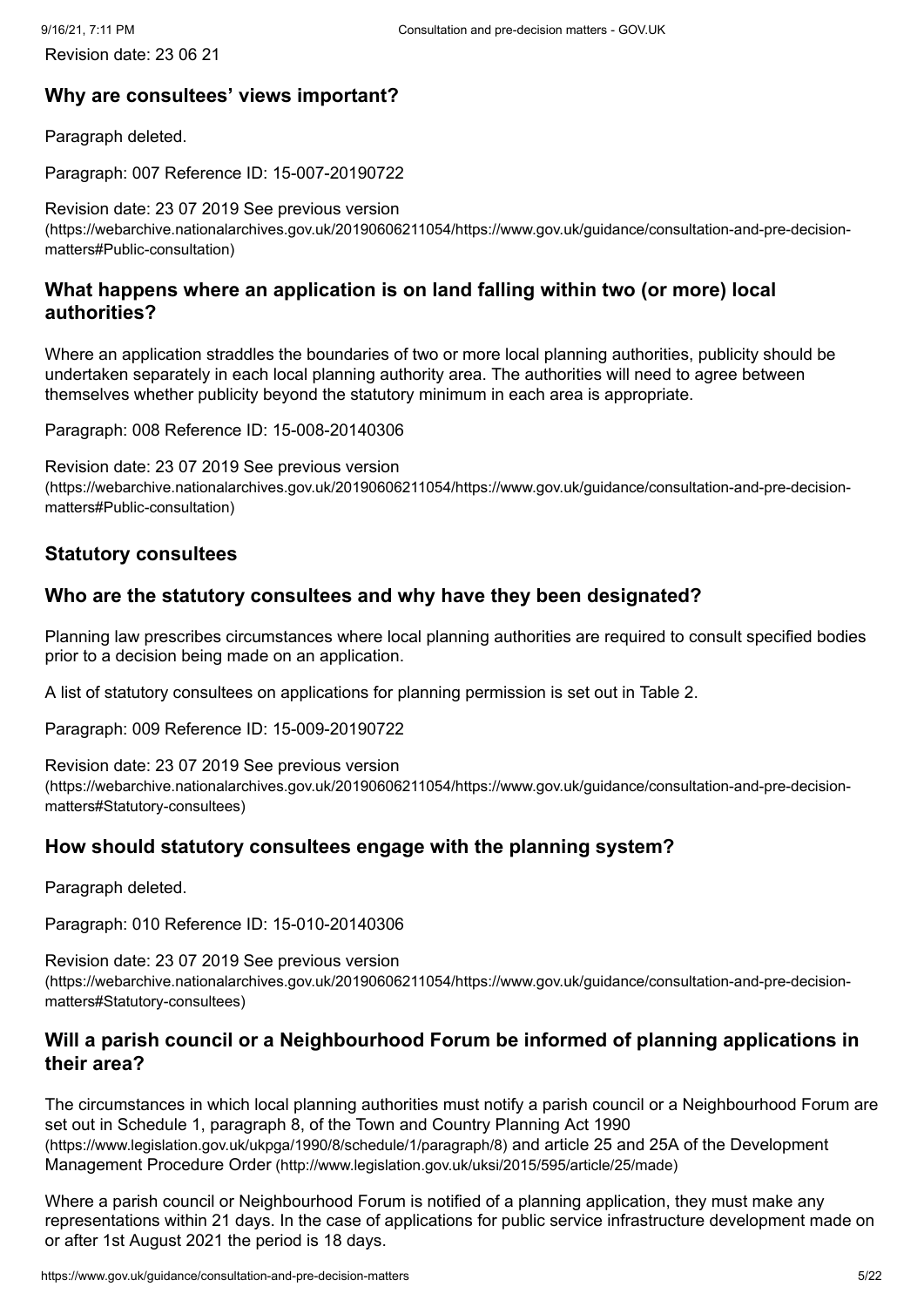Paragraph: 006 Reference ID: 15-006-20210719

Revision date: 19 07 2021 See previous version [\(https://webarchive.nationalarchives.gov.uk/20210708165459/https://www.gov.uk/guidance/consultation-and-pre-decision](https://webarchive.nationalarchives.gov.uk/20210708165459/https://www.gov.uk/guidance/consultation-and-pre-decision-matters#Statutory-consultees)matters#Statutory-consultees)

## **How can delays in the statutory consultation phase be avoided?**

Early and timely engagement between developers, statutory consultees and local authorities at the preapplication phase is important in helping to address issues and opportunities early on and avoid delays occurring at the formal application stage.

Statutory consultees need to provide clear, positive and transparent information to both local planning authorities and applicants about the information they require to provide a response to consultations. It is important for local planning authorities to work closely with statutory consultees in preparing their local lists of information requirements.

Paragraph: 013 Reference ID: 15-013-20190722

Revision date: 23 07 2019 See previous version [\(https://webarchive.nationalarchives.gov.uk/20190606211054/https://www.gov.uk/guidance/consultation-and-pre-decision](https://webarchive.nationalarchives.gov.uk/20190606211054/https://www.gov.uk/guidance/consultation-and-pre-decision-matters#Statutory-consultees)matters#Statutory-consultees)

## **Can statutory consultees charge for pre application advice?**

In certain circumstances some statutory consultees may be able to charge a fee for their advice at the preapplication stage. Statutory consultees should be guided by their own legal advisers on their powers to charge.

To ensure transparency, where a statutory consultee has the power to charge for pre-application services, it is important to provide information online about:

- the scale of charges for pre-application services applicable to different types of application (minor/major and other);
- the level of service that will be provided for the charge, including:
- the scope of work and what is included (eq duration and number of meetings or site visits);
- the amount of officer time:
- the outputs (eg a letter or report); and
- the guaranteed response times.

Statutory consultees should not charge for a pre-application request to advise on the likely scope of information necessary to enable them to provide a substantive response to the local planning authority at application stage. It is good practice to respond to such requests within no more than 21 days.

#### Paragraph: 014 Reference ID: 15-014-20190722

Revision date: 23 07 2019 See previous version [\(https://webarchive.nationalarchives.gov.uk/20190606211054/https://www.gov.uk/guidance/consultation-and-pre-decision](https://webarchive.nationalarchives.gov.uk/20190606211054/https://www.gov.uk/guidance/consultation-and-pre-decision-matters#Statutory-consultees)matters#Statutory-consultees)

## **What should local planning authorities expect from a statutory consultee in terms of a response?**

When consulted in the circumstances set out in Article 22 of the Development Management Procedure Order, consultees are under a duty to provide a "substantive response" (as defined in that Article). Local planning authorities must provide such consultees with the information that will enable them to provide a substantive response.

The substantive response will need to include reasons for the consultee's views so that where these views have informed a subsequent decision made by a local planning authority the decision is transparent. A holding reply would not be acceptable as a substantive response.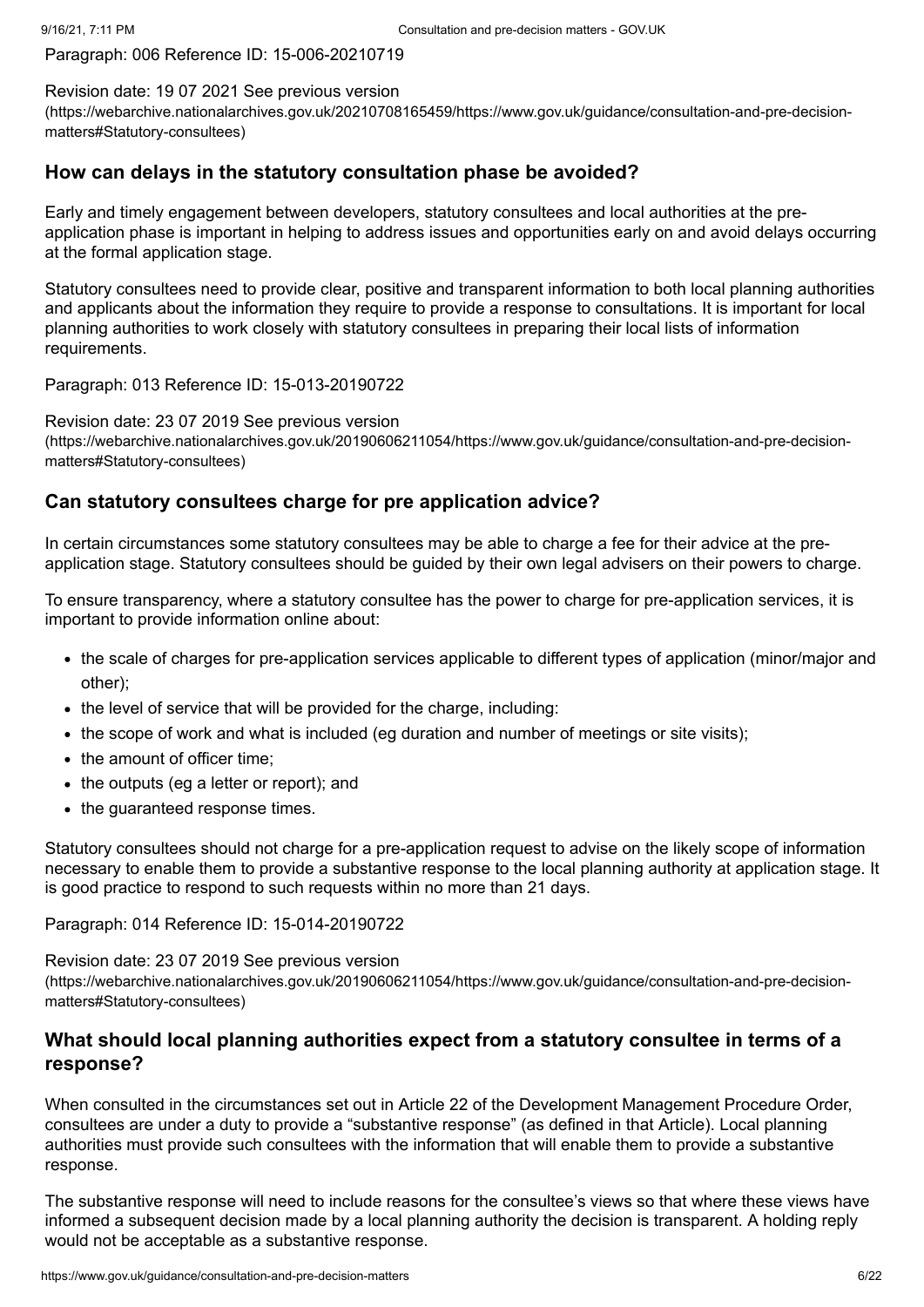Paragraph: 015 Reference ID: 15-015-20190722

Revision date: 23 07 2019 See previous version [\(https://webarchive.nationalarchives.gov.uk/20190606211054/https://www.gov.uk/guidance/consultation-and-pre-decision](https://webarchive.nationalarchives.gov.uk/20190606211054/https://www.gov.uk/guidance/consultation-and-pre-decision-matters#Statutory-consultees)matters#Statutory-consultees)

## <span id="page-6-0"></span>**How long do statutory consultees have to respond to a consultation?**

Where a "substantive response" is required, statutory consultees must provide it -

a) within the period of 21 days beginning with the day on which - (i) the document on which the views of consultees are sought, or (ii) where there are several documents and they are sent on different days, the day on which the last of those documents is received. In the case of applications for public service infrastructure development made on or after 1st August 2021 the period is 18 days; or

b) such other period as may be agreed in writing between the consultee and consultor.

[Article 22 of the Development Management Procedure Order](http://www.legislation.gov.uk/uksi/2015/595/article/22/made) (http://www.legislation.gov.uk/uksi/2015/595/article/22/made)

Paragraph: 011 Reference ID: 15-011-20190722

Revision date: 24 06 2021 See previous version [\(https://webarchive.nationalarchives.gov.uk/20210615171927/https://www.gov.uk/guidance/consultation-and-pre-decision](https://webarchive.nationalarchives.gov.uk/20210615171927/https://www.gov.uk/guidance/consultation-and-pre-decision-matters#Statutory-consultees)matters#Statutory-consultees)

## **What happens where a statutory consultee considers that it does not have the information it needs to provide a substantive response?**

It is important for statutory consultees to inform the local planning authority without delay if they require additional information, and that they have procedures in place to enable this to occur as soon as possible after they receive a consultation. It is not acceptable for a statutory consultee to wait until the 21-day period (or 18-days in the case of an application for public service infrastructure development made on or after 1 August 2021) would otherwise have come to a close to notify the local planning authority that it believes it does not have enough information to provide a substantive response.

Where a statutory consultee requests additional information it will need to set out clearly and precisely what the additional information is and the reasons why it is required.

Paragraph: 012 Reference ID: 15-012-20190722

Revision date: 24 06 2021 See previous version [\(https://webarchive.nationalarchives.gov.uk/20210615171927/https://www.gov.uk/guidance/consultation-and-pre-decision](https://webarchive.nationalarchives.gov.uk/20210615171927/https://www.gov.uk/guidance/consultation-and-pre-decision-matters#Statutory-consultees)matters#Statutory-consultees)

## **What happens where a statutory consultee is unable to meet the deadlines for responding?**

Local planning authorities are expected to determine applications for planning permission, within a time period of 5, 8, 10, 13 or 16 weeks (depending on the type of development). Statutory consultees should be aware of the risk that, should they fail to respond within a specified time period, a local planning authority may proceed to decide the application in the absence of their advice.

Paragraph: 016 Reference ID: 15-016-20190722

Revision date: 23 07 2019 See previous version [\(https://webarchive.nationalarchives.gov.uk/20190606211054/https://www.gov.uk/guidance/consultation-and-pre-decision](https://webarchive.nationalarchives.gov.uk/20190606211054/https://www.gov.uk/guidance/consultation-and-pre-decision-matters#Statutory-consultees)matters#Statutory-consultees)

## **Is it possible for the statutory consultee to negotiate an extension to the deadline for representations?**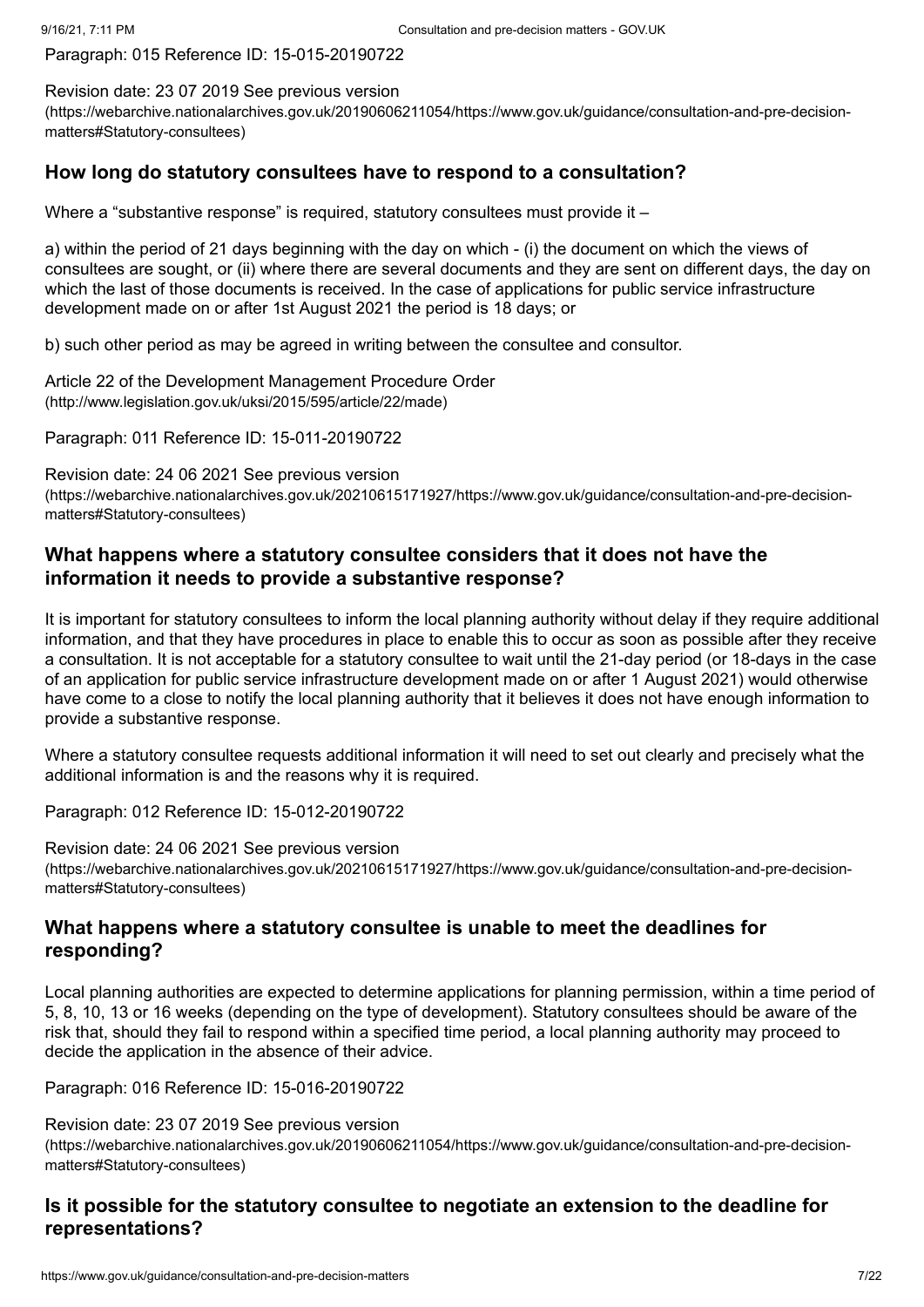It is important for statutory consultees to do all they can to meet the deadline for representations. It should not usually be necessary for an extension to be proposed.

Extensions of time which are negotiated between the statutory consultee and the local planning authority will not affect the applicant's right to appeal against non-determination. In considering whether to agree to any proposed extension, local planning authorities will therefore need to consider the views of the applicant and the likely impact on the overall time taken to reach a decision.

Paragraph: 017 Reference ID: 15-017-20190722

Revision date: 23 07 2019 See previous version

[\(https://webarchive.nationalarchives.gov.uk/20190606211054/https://www.gov.uk/guidance/consultation-and-pre-decision](https://webarchive.nationalarchives.gov.uk/20190606211054/https://www.gov.uk/guidance/consultation-and-pre-decision-matters#Statutory-consultees)matters#Statutory-consultees)

## **Are statutory consultees accountable for their performance as a consultee on planning applications?**

[Article 23 of the Development Management Procedure Order](http://www.legislation.gov.uk/uksi/2015/595/article/23/made)

(http://www.legislation.gov.uk/uksi/2015/595/article/23/made) provides that statutory consultees who are under a duty to provide a substantive response must provide an annual report on their performance in providing such responses within the 18 or 21 day period or longer agreed period, and a summary of the reasons why they failed to comply with the duty to respond within the relevant timescale. The 18-day period will apply to applications for public service infrastructure development made on or after 1 August 2021.

The reports need to be sent to the Ministry of Housing, Communities and Local Government each year. Statutory consultees are encouraged to publish the reports on their websites.

Paragraph: 018 Reference ID: 15-018-20190722

Revision date: 24 June 2021 See previous version [\(https://webarchive.nationalarchives.gov.uk/20190606211054/https://www.gov.uk/guidance/consultation-and-pre-decision](https://webarchive.nationalarchives.gov.uk/20190606211054/https://www.gov.uk/guidance/consultation-and-pre-decision-matters#Statutory-consultees)matters#Statutory-consultees)

## **Are other local authorities statutory consultees?**

In certain cases there are specific requirements to consult other local authorities. More information about other local authorities' role as statutory consultees is set out in [Table 2](#page-11-0).

Paragraph: 019 Reference ID: 15-019-20140306

Revision date: 06 03 2014

## <span id="page-7-0"></span>**Safeguarding directions**

## <span id="page-7-1"></span>**What are safeguarding directions?**

The Development Management Procedure Order includes powers for the Secretary of State to direct local planning authorities that additional consultation must take place in specific local circumstances. This process is referred to as a 'consultation direction'.

A consultation direction may be issued in relation to areas, sites and routes which are typically of more than local importance, or to allow the further consideration of proposals in the vicinity of existing facilities (such as airports).

Safeguarding directions are a specific type of consultation direction, and typically set out detailed maps of areas (for example, those around some existing facilities, such as certain airports or in relation to proposed infrastructure) where statutory consultation is required on planning applications within their area. Further detailed [guidance on safeguarding aerodromes, technical sites and military explosives storage areas is provided in: 'The](https://www.gov.uk/government/publications/safeguarding-aerodromes-technical-sites-and-military-explosives-storage-areas/the-town-and-country-planning-safeguarded-aerodromes-technical-sites-and-military-explosives-storage-areas-direction-2002) Town and Country Planning (Safeguarded Aerodromes, Technical Sites and Military Explosives Storage Areas) Direction 2002 (https://www.gov.uk/government/publications/safeguarding-aerodromes-technical-sites-and-militaryexplosives-storage-areas/the-town-and-country-planning-safeguarded-aerodromes-technical-sites-and-military-explosivesstorage-areas-direction-2002)['. Detailed guidance on mineral's safeguarding is provided in the Minerals guidance](https://www.gov.uk/guidance/minerals) (https://www.gov.uk/guidance/minerals).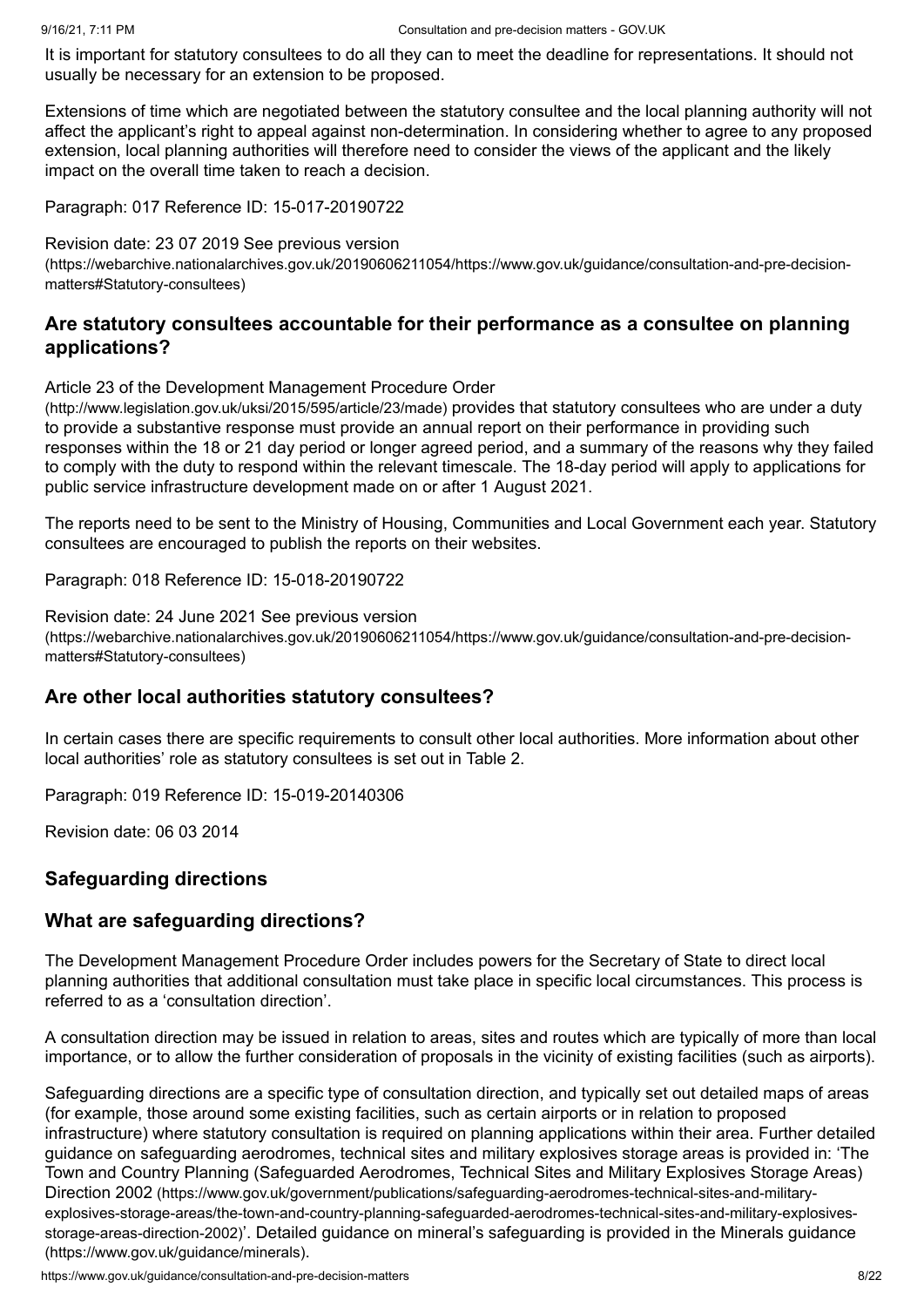Information on meteorological technical sites, and who to consult where a proposed development may affect [such a site, can be found in the Town and Country Planning \(Safeguarding Meteorological Sites\) \(England\)](https://www.metoffice.gov.uk/binaries/content/assets/metofficegovuk/pdf/services/industry/energy/planning-direction-2014-england.pdf) Direction 2014 (https://www.metoffice.gov.uk/binaries/content/assets/metofficegovuk/pdf/services/industry/energy/planningdirection-2014-england.pdf)

Paragraph: 020 Reference ID: 15-020-20170728

Revision date: 23 07 2019 See previous version [\(https://webarchive.nationalarchives.gov.uk/20190606211054/https://www.gov.uk/guidance/consultation-and-pre-decision](https://webarchive.nationalarchives.gov.uk/20190606211054/https://www.gov.uk/guidance/consultation-and-pre-decision-matters#consultation-and-safeguarding-directionsg)matters#consultation-and-safeguarding-directionsg)

## **Where is information kept regarding consultation directions?**

The relevant local planning authority will be able to advise applicants of any consultation directions that might affect planning proposals within its area.

Paragraph: 021 Reference ID: 15-021-20140306

Revision date: 23 07 2019 See previous version [\(https://webarchive.nationalarchives.gov.uk/20190606211054/https://www.gov.uk/guidance/consultation-and-pre-decision](https://webarchive.nationalarchives.gov.uk/20190606211054/https://www.gov.uk/guidance/consultation-and-pre-decision-matters#consultation-and-safeguarding-directions)matters#consultation-and-safeguarding-directions)

## **When does the Secretary of State need to be consulted?**

For certain types of development, local planning authorities are required to consult the Secretary of State before granting planning permission.

[The circumstances where this is required are set out in the Town and Country Planning \(Consultation\) \(England\)](https://www.gov.uk/government/publications/the-town-and-country-planning-consultation-england-direction-2021) Direction 2021 (https://www.gov.uk/government/publications/the-town-and-country-planning-consultation-england-direction-2021); the Town and Country Planning (Development Affecting Trunk Roads) Direction 2018 [\(https://assets.publishing.service.gov.uk/government/uploads/system/uploads/attachment\\_data/file/745435/180223\\_\\_TC\\_Pla](https://assets.publishing.service.gov.uk/government/uploads/system/uploads/attachment_data/file/745435/180223__TC_Planning_Development_on_the_Trunk_Road_Direction.pdf) nning Development on the Trunk Road Direction.pdf); and the Town and Country Planning (safeguarded aerodromes, technical sites and military explosives storage areas) Direction 2002 [\(https://www.gov.uk/government/publications/safeguarding-aerodromes-technical-sites-and-military-explosives-storage-areas\)](https://www.gov.uk/government/publications/safeguarding-aerodromes-technical-sites-and-military-explosives-storage-areas)

[Further information is provided in the guidance on determining an application](https://www.gov.uk/guidance/determining-a-planning-application) (https://www.gov.uk/guidance/determining-a-planning-application).

Paragraph: 028 Reference ID: 15-028-20140306 Revision date: 06 03 2014

## **What happens if a local planning authority would like to give planning permission against the Control of Major Accident Hazards (COMAH) competent authority advice?**

Where a local planning authority is minded to grant planning permission against the COMAH competent authority's advice, it should give the Health and Safety Executive, Environment Agency or Office for Nuclear Regulation advance notice of that intention, and allow 21 days from that notice for the COMAH competent authority to give further consideration to the matter. This will enable the COMAH competent authority to consider whether to request the Secretary of State for Housing, Communities and Local Government call-in the application. The Secretary of State exercises the power to call-in applications very selectively.

Paragraph: 028 Reference ID: 15-028-20190722

Revision date: 23 07 2019 See previous version [\(https://webarchive.nationalarchives.gov.uk/20190606211054/https://www.gov.uk/guidance/consultation-and-pre-decision](https://webarchive.nationalarchives.gov.uk/20190606211054/https://www.gov.uk/guidance/consultation-and-pre-decision-matters#Re-consultation-after-amended)matters#Re-consultation-after-amended)

## <span id="page-8-0"></span>**Non-statutory consultees**

## **What other organisations will local planning authorities engage with as part of the planning application process?**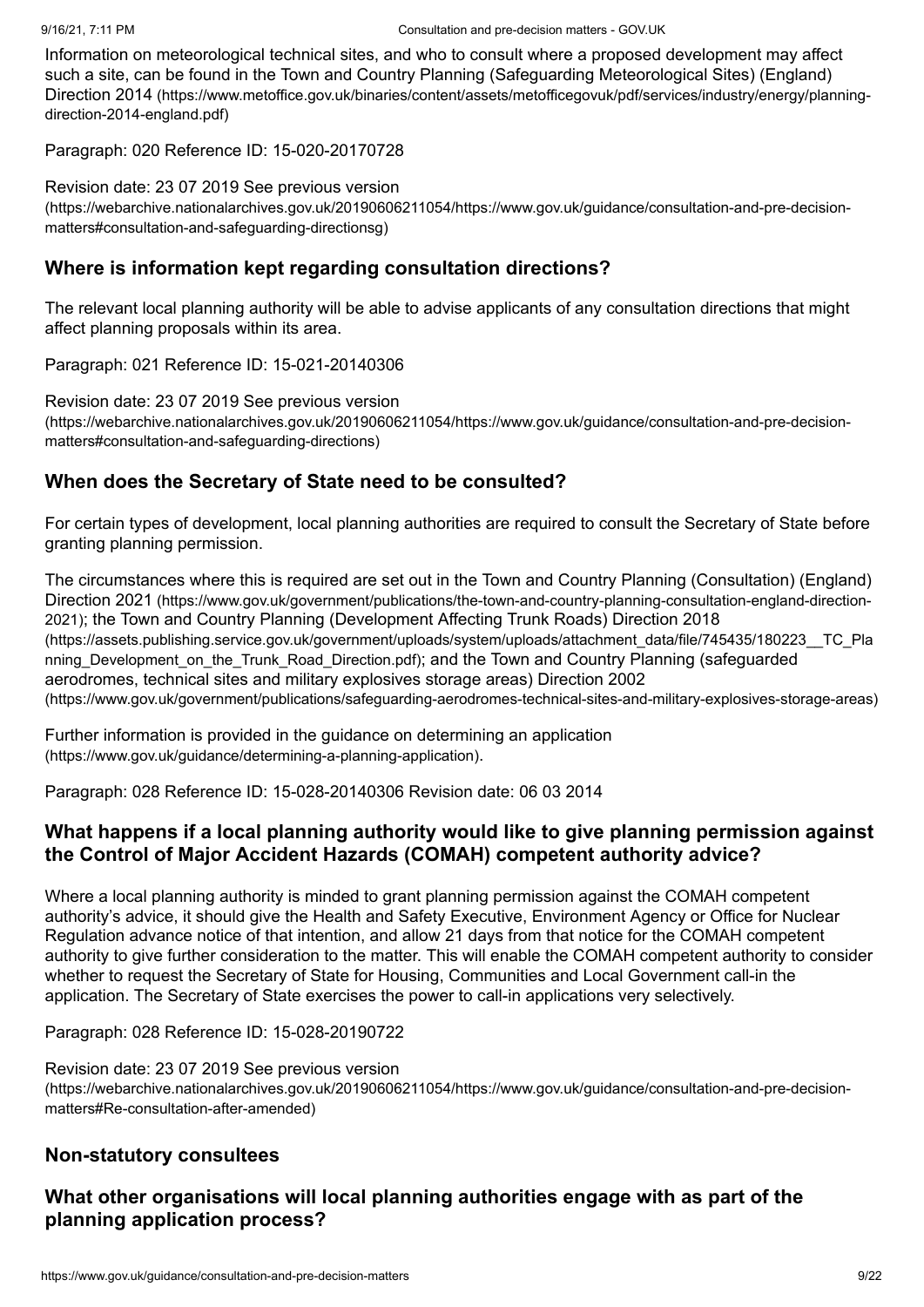In addition to the statutory consultees set out in table 2 below, local planning authorities will need to consider whether there are planning policy reasons to engage other consultees who – whilst not designated in law – are likely to have an interest in a proposed development (non-statutory consultees). An example of this is the Battlefield Trust in relation to any proposed development that may impact on a historical battlefield site.

To help applicants develop their proposals, local planning authorities are encouraged to produce and publish a locally specific list of non-statutory consultees.

Paragraph: 022 Reference ID: 15-022-20140306

Revision date: 23 07 2019 See previous version

[\(https://webarchive.nationalarchives.gov.uk/20190606211054/https://www.gov.uk/guidance/consultation-and-pre-decision](https://webarchive.nationalarchives.gov.uk/20190606211054/https://www.gov.uk/guidance/consultation-and-pre-decision-matters#Non-statutory-consultees)matters#Non-statutory-consultees)

#### **How can local planning authorities engage with non-statutory consultees?**

Local planning authorities need to identify the particular types of development or areas in which non-statutory consultees have an interest, so that any consultation can be directed appropriately, and unnecessary consultation avoided.

To ensure consultations are received promptly it is helpful to for applicants and local planning authorities to agree the most cost and time effective system of notification on individual applications.

Paragraph: 023 Reference ID: 15-023-20140306

Revision date: 06 03 2014

#### **How long do non-statutory consultees have to respond to a planning application?**

Non-statutory consultees are expected to respond within the period specified by the local planning authority. Where, exceptionally, additional time is required it is important to notify the local planning authority as soon as possible. It will be for the local planning authority to decide if further time is allowed. Extensions of time which are negotiated between non-statutory consultees and the local planning authority will not affect the applicant's right to appeal against non-determination. In considering whether to agree an extension to specified deadline, local authorities will therefore need to consider the views of the applicant, and the likely impact on the overall time taken to reach a decision.

Paragraph: 024 Reference ID: 15-024-20140306

Revision date: 06 03 2014

#### <span id="page-9-0"></span>**Re-consultation after an application has been amended**

#### **Can an application be amended after it has been submitted?**

Paragraph deleted.

Paragraph: 025 Reference ID: 15-025-20190722

Revision date: 23 07 2019 See previous version [\(https://webarchive.nationalarchives.gov.uk/20190606211054/https://www.gov.uk/guidance/consultation-and-pre-decision](https://webarchive.nationalarchives.gov.uk/20190606211054/https://www.gov.uk/guidance/consultation-and-pre-decision-matters#Re-consultation-after-amended)matters#Re-consultation-after-amended)

## **Will further consultation take place after an application is amended?**

An application can be amended after it has been submitted. Guidance on the procedures involved in doing so is set out in 'making an application [\(https://www.gov.uk/guidance/making-an-application\)](https://www.gov.uk/guidance/making-an-application)'.

Where an application has been amended it is up to the local planning authority to decide whether further publicity and consultation is necessary in the interests of fairness. In deciding what further steps may be required local planning authorities should consider whether, without re-consultation, any of those who were entitled to be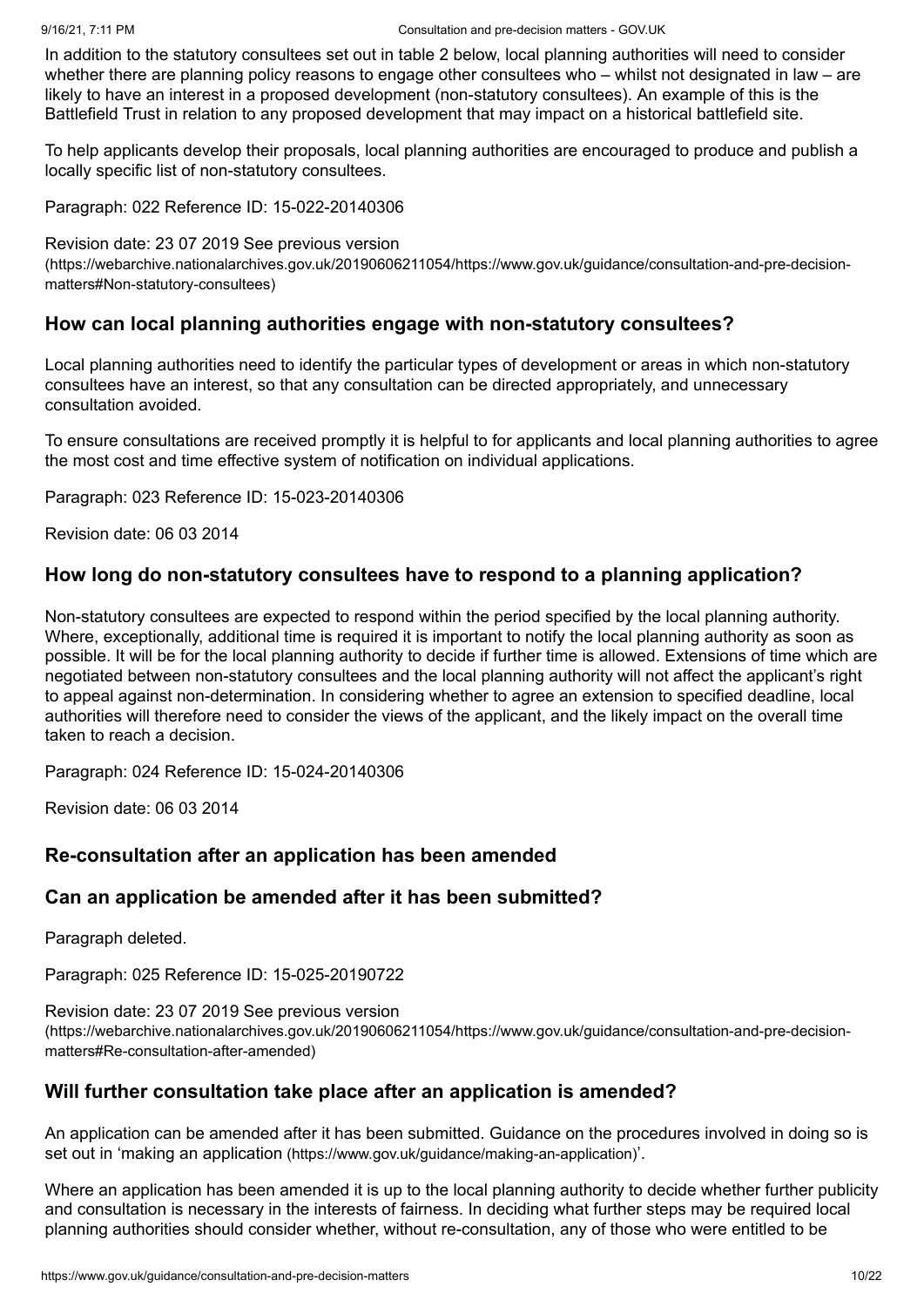consulted on the application would be deprived of the opportunity to make any representations that they may have wanted to make on the application as amended.

Where the local planning authority decides that it is necessary to re-consult a body which is under a duty to provide a substantive response the timescales in [paragraph 011](#page-6-0) will apply.

Paragraph: 026 Reference ID: 15-026-20190722

Revision date: 23 07 2019 See previous version [\(https://webarchive.nationalarchives.gov.uk/20190606211054/https://www.gov.uk/guidance/consultation-and-pre-decision](https://webarchive.nationalarchives.gov.uk/20190606211054/https://www.gov.uk/guidance/consultation-and-pre-decision-matters#Re-consultation-after-amended)matters#Re-consultation-after-amended)

## <span id="page-10-0"></span>**Is it possible for a statutory or non-statutory consultee to direct refusal of a planning application?**

A statutory or non-statutory consultee may recommend that a planning application be refused but cannot in most cases direct that this happens.

However, the effect of the Town and Country Planning (Development Affecting Trunk Roads) Direction 2018 is that if Highways England, having been consulted on a planning application under Schedule 4 of the Development Management Order 2015, makes a recommendation which the local planning authority does not intend to follow, the local planning authority must consult the Secretary of State and must determine the application in accordance with any Direction given within 21 days by the Secretary of State.

[In addition, article 6 of the Town and Country Planning \(Mayor of London\) Order 2008](http://www.legislation.gov.uk/uksi/2008/580/article/6/made) (http://www.legislation.gov.uk/uksi/2008/580/article/6/made) sets out a power for the Mayor of London to direct refusal of a planning application in certain instances. Several combined authorities also have similar powers.

Paragraph: 027 Reference ID: 15-027-20190722

Revision date: 23 07 2019 See previous version [\(https://webarchive.nationalarchives.gov.uk/20190606211054/https://www.gov.uk/guidance/consultation-and-pre-decision](https://webarchive.nationalarchives.gov.uk/20190606211054/https://www.gov.uk/guidance/consultation-and-pre-decision-matters#consultees-in-decision-making)matters#consultees-in-decision-making)

## **Can a local planning authority impose a pre-commencement planning condition required by a statutory consultee without the agreement of the applicant?**

The written agreement of the applicant is required for all pre-commencement conditions, except in the [circumstances set out in the Town and Country Planning \(Pre-commencement Conditions\) Regulations 2018](http://www.legislation.gov.uk/uksi/2018/566/made) (http://www.legislation.gov.uk/uksi/2018/566/made).

In the unlikely event that an applicant refuses to accept a necessary pre-commencement condition proposed by a local planning authority, the authority can refuse planning permission. This will maintain appropriate protections for important matters such as heritage, the natural environment, green spaces, and measures to mitigate the risk of flooding.

Paragraph: 033 Reference ID: 15-033-20180615

## <span id="page-10-1"></span>**Table 1 – Statutory publicity requirements for applications for planning permission and listed building consent**

| <b>Type of development</b> | <b>Site</b><br>notice | <b>Site notice</b><br>.or<br>neighbour<br>notification<br>letter | <b>Newspaper</b><br>advertisement | Website |
|----------------------------|-----------------------|------------------------------------------------------------------|-----------------------------------|---------|
|----------------------------|-----------------------|------------------------------------------------------------------|-----------------------------------|---------|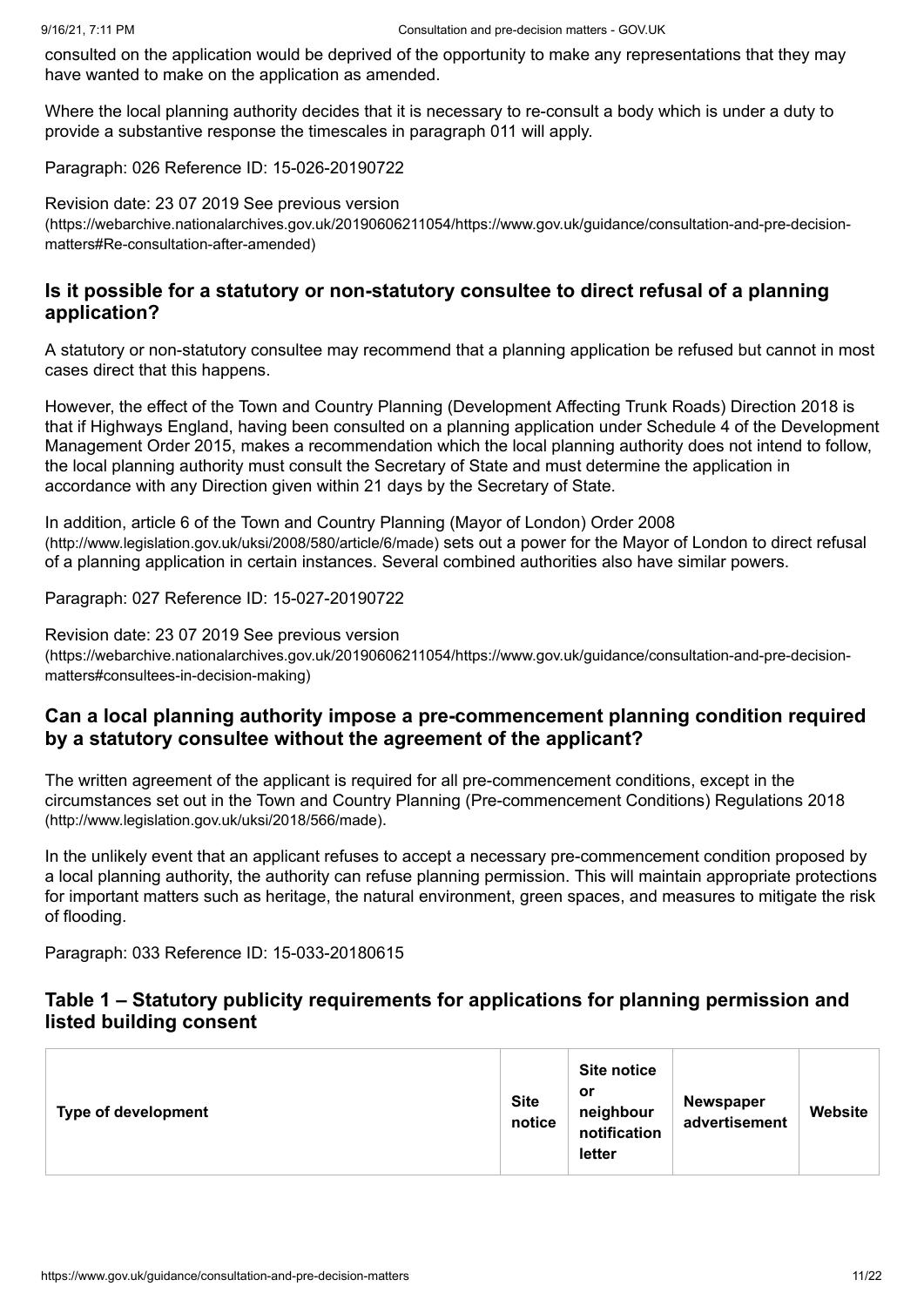| <b>Type of development</b>                                                                                                                                                                                                                                              |  | <b>Site notice</b><br>or<br>neighbour<br>notification<br>letter | Newspaper<br>advertisement | Website |
|-------------------------------------------------------------------------------------------------------------------------------------------------------------------------------------------------------------------------------------------------------------------------|--|-----------------------------------------------------------------|----------------------------|---------|
| Applications for major development as defined in Article 2 of the<br>Development Management Procedure Order (which are not<br>covered in any other entry) (including an application for public<br>service infrastructure development made on or after 1 August<br>2021) |  | X                                                               | X                          | X       |
| Applications subject to Environmental Impact Assessment<br>which are accompanied by an environmental statement                                                                                                                                                          |  |                                                                 | X                          | X       |
| Applications which do not accord with the development plan in<br>force in the area (including an application for public service<br>infrastructure development made on or after 1 August 2021)                                                                           |  |                                                                 | $\pmb{\times}$             | X       |
| Applications which would affect a right of way to which Part 3 of<br>the Wildlife and Countryside Act 1981 applies (including an<br>application for public service infrastructure development made<br>on or after 1 August 2021)                                        |  |                                                                 | X                          | X       |
| Applications for planning permission not covered in the entries<br>above eg non-major development                                                                                                                                                                       |  | X                                                               |                            | X       |
| Applications for listed building consent where works to the<br>exterior of the building are proposed                                                                                                                                                                    |  |                                                                 | X                          | X       |
| Applications to vary or discharge conditions attached to a listed<br>building consent or involving exterior works to a listed building.                                                                                                                                 |  |                                                                 | X                          | $\sf X$ |
| Applications for development which would affect the setting of a<br>listed building, or affect the character or appearance of a<br>conservation area.                                                                                                                   |  |                                                                 | X                          | X       |

Note: the Environment Impact Assessment guidance [\(https://www.gov.uk/guidance/environmental-impact-assessment\)](https://www.gov.uk/guidance/environmental-impact-assessment) sets out further publicity and consultation requirements for applicants where this is relevant.

Paragraph: 029 Reference ID: 15-029-20170728

Revision date: 24 June 2021 see previous version [\(https://webarchive.nationalarchives.gov.uk/20210615171927/https://www.gov.uk/guidance/consultation-and-pre-decision](https://webarchive.nationalarchives.gov.uk/20210615171927/https://www.gov.uk/guidance/consultation-and-pre-decision-matters#statutory-publicity-requirements)matters#statutory-publicity-requirements)

## <span id="page-11-0"></span>**Table 2 – Statutory consultees on applications for planning permission**

The table below contains a list of statutory requirements to consult particular bodies or persons on applications for planning permission in prescribed circumstances. The table also includes links to planning guidance that encourages consultation with those bodies in other circumstances. This is not a definitive list. It does not necessarily include, for example, all the bodies which must be consulted as a consequence of a consultation direction.

| <b>Statutory consultee</b> | <b>Type of development</b> |
|----------------------------|----------------------------|
|                            |                            |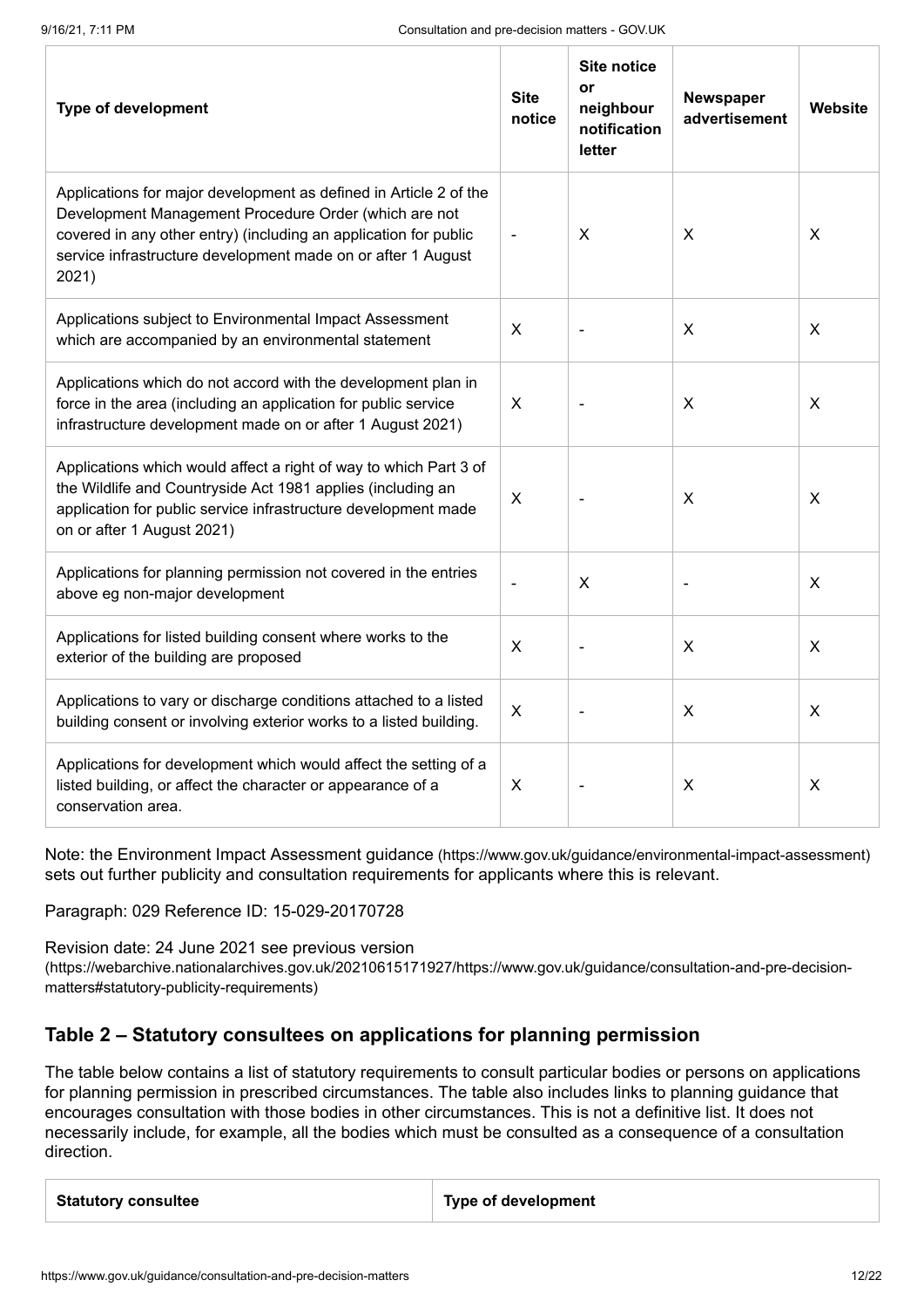| <b>Statutory consultee</b>                                                                                                                                             | <b>Type of development</b>                                                                                                                                                                                                                                                                                                                                                            |
|------------------------------------------------------------------------------------------------------------------------------------------------------------------------|---------------------------------------------------------------------------------------------------------------------------------------------------------------------------------------------------------------------------------------------------------------------------------------------------------------------------------------------------------------------------------------|
| Canal and River Trust (https://canalrivertrust.org.uk/)                                                                                                                | Schedule 4(za) Development Management Procedure Order<br>(http://www.legislation.gov.uk/uksi/2015/595/schedule/4/made)                                                                                                                                                                                                                                                                |
| <b>Coal Authority</b><br>(https://www.gov.uk/government/organisations/the-coal-<br>authority)                                                                          | Article 26<br>(http://www.legislation.gov.uk/uksi/2015/595/article/26/made) and<br>Schedule 4(o) Development Management Procedure Order<br>(http://www.legislation.gov.uk/uksi/2015/595/schedule/4/made)                                                                                                                                                                              |
| Control of major-accident hazards competent<br>authority (COMAH)                                                                                                       | Schedule 4(zb) Development Management Procedure Order<br>(http://www.legislation.gov.uk/uksi/2015/595/schedule/4/made)                                                                                                                                                                                                                                                                |
| <b>County Planning Authorities</b>                                                                                                                                     | Paragraph 7 of Schedule 1 to the Town and Country Planning<br>Act 1990 (http://www.legislation.gov.uk/ukpga/1990/8/schedule/1),<br>Article 21 Development Management Procedure Order<br>(http://www.legislation.gov.uk/uksi/2015/595/article/21/made) and<br>Schedule 4(b)(c) Development Management Procedure Order<br>(http://www.legislation.gov.uk/uksi/2015/595/schedule/4/made) |
| <b>Crown Estates Commissioners</b><br>(https://www.thecrownestate.co.uk/)                                                                                              | Article 26 Development Management Procedure Order<br>(http://www.legislation.gov.uk/uksi/2015/595/article/26/made)                                                                                                                                                                                                                                                                    |
| Department for Business, Energy and Industrial<br>Strategy<br>(https://www.gov.uk/government/organisations/department-<br>for-business-energy-and-industrial-strategy) | Article 26 Development Management Procedure Order<br>(http://www.legislation.gov.uk/uksi/2015/595/article/26/made)                                                                                                                                                                                                                                                                    |
| Designated Neighbourhood Forum                                                                                                                                         | Paragraph 8A inserted into Schedule 1 of the Town and<br>Country Planning Act 1990<br>(http://www.legislation.gov.uk/ukpga/2016/22/section/142) and<br>Article 25A and paragraph (d) of Schedule 4 of the<br>Development Management Procedure Order 2015<br>(http://www.legislation.gov.uk/uksi/2016/873/introduction/made)                                                           |
| <b>Environment Agency</b><br>(https://www.gov.uk/government/organisations/environment-<br>agency)                                                                      | Schedule 4(p)(t)(u) (v)(zc)(zd) Development Management<br>Procedure Order<br>(http://www.legislation.gov.uk/uksi/2015/595/schedule/4/made)                                                                                                                                                                                                                                            |
| <b>Forestry Commission</b><br>(https://www.gov.uk/government/organisations/forestry-<br>commission)                                                                    | Paragraph 4 of Schedule 5 of Town and Country Planning Act<br>1990 (http://www.legislation.gov.uk/ukpga/1990/8/schedule/5)                                                                                                                                                                                                                                                            |
| The Gardens Trust (http://thegardenstrust.org/)                                                                                                                        | Schedule 4(s) Development Management Procedure Order<br>(http://www.legislation.gov.uk/uksi/2015/595/schedule/4/made) and<br>see also guidance on conserving and enhancing the historic<br>environment (https://www.gov.uk/guidance/conserving-and-<br>enhancing-the-historic-environment#consultation-with-statutory-<br>consultees)                                                 |
| Greater London Authority (https://www.london.gov.uk/)                                                                                                                  | Mayor of London Order 2008<br>(http://www.legislation.gov.uk/uksi/2008/580/contents/made) (as<br>amended)                                                                                                                                                                                                                                                                             |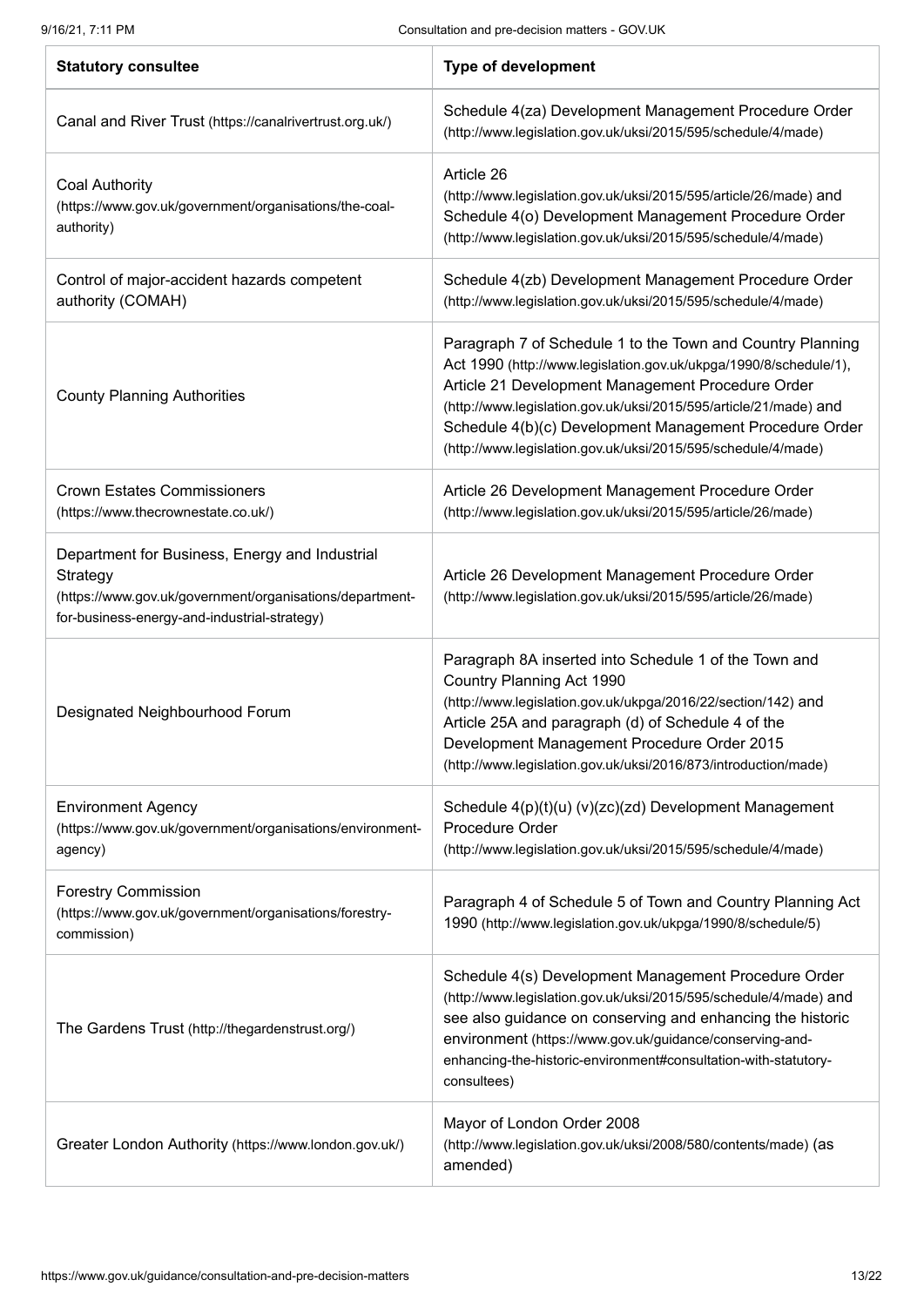| <b>Statutory consultee</b>                                                                                                         | <b>Type of development</b>                                                                                                                                                                                                                                                                                                                                                                                                                                                                                                                                                                                                         |
|------------------------------------------------------------------------------------------------------------------------------------|------------------------------------------------------------------------------------------------------------------------------------------------------------------------------------------------------------------------------------------------------------------------------------------------------------------------------------------------------------------------------------------------------------------------------------------------------------------------------------------------------------------------------------------------------------------------------------------------------------------------------------|
| Health and Safety Executive (http://www.hse.gov.uk/)                                                                               | Schedule 4(e) and (in relation to applications for planning<br>permission made on or after 1 August 2020 (zg) Development<br>Management Procedure Order<br>(http://www.legislation.gov.uk/uksi/2015/595/schedule/4/made), see<br>also guidance on hazardous substances<br>(https://www.gov.uk/guidance/hazardous-substances) and advice<br>for local planning authorities on consulting Health and Safety<br>Executive on planning applications<br>(http://www.hse.gov.uk/landuseplanning/padhi.htm); and paragraph<br>113 of guidance on minerals<br>(https://www.gov.uk/guidance/minerals#Development-Management-<br>procedures) |
| [Relevant]Highways Authority (including Highways<br>England)<br>(https://www.gov.uk/government/organisations/highways-<br>england) | Schedule 4(g)(h)(i) Development Management Procedure<br>Order (http://www.legislation.gov.uk/uksi/2015/595/schedule/4/made)                                                                                                                                                                                                                                                                                                                                                                                                                                                                                                        |
| Historic England (https://www.historicengland.org.uk/)                                                                             | Schedule 4(g)(r)(s) Development Management Procedure<br>Order (http://www.legislation.gov.uk/uksi/2015/595/schedule/4/made)<br>and see also guidance on conserving and enhancing the<br>historic environment (https://www.gov.uk/guidance/conserving-and-<br>enhancing-the-historic-environment)                                                                                                                                                                                                                                                                                                                                   |
| Lead local flood authority                                                                                                         | Schedule 4(ze) Development Management Procedure Order<br>(http://www.legislation.gov.uk/uksi/2015/595/schedule/4/made)                                                                                                                                                                                                                                                                                                                                                                                                                                                                                                             |
| <b>Local Planning Authorities</b>                                                                                                  | Schedule 4(b)(c), Article 19 and Article 24 Development<br>Management Procedure Order<br>(http://www.legislation.gov.uk/uksi/2015/595/schedule/4/made),<br>Paragraph 4(2) Schedule 1 and Paragraph 7 of Schedule 1 of<br>the Town and Country Planning Act 1990<br>(https://www.legislation.gov.uk/ukpga/1990/8/schedule/1) and<br>Paragraph 3(b) of Schedule 4 to the Planning (Listed Buildings<br>and Conservation Areas) Act 1990<br>(https://www.legislation.gov.uk/ukpga/1990/9/schedule/4/paragraph/3)                                                                                                                      |
| <b>National Parks Authorities</b>                                                                                                  | Schedule 4(a) Development Management Procedure Order<br>(http://www.legislation.gov.uk/uksi/2015/595/schedule/4/made)                                                                                                                                                                                                                                                                                                                                                                                                                                                                                                              |
| Natural England<br>(https://www.gov.uk/government/organisations/natural-<br>england)                                               | Schedule 4(w)(y)(zb) Development Management Procedure<br>Order (http://www.legislation.gov.uk/uksi/2015/595/schedule/4/made)<br>and Paragraph 4 of Schedule 5 of the Town and Country<br>Planning Act 1990<br>(http://www.legislation.gov.uk/ukpga/1990/8/schedule/5)                                                                                                                                                                                                                                                                                                                                                              |
| Office for Nuclear Regulation (http://www.onr.org.uk/)                                                                             | Schedule 4(f) Development Management Procedure Order<br>(http://www.legislation.gov.uk/uksi/2015/595/schedule/4/made) and<br>see also deciding planning applications around hazardous<br>installations guidance (https://www.gov.uk/guidance/hazardous-<br>substances#Deciding-applications-for-hazardous-substances-<br>consent)                                                                                                                                                                                                                                                                                                  |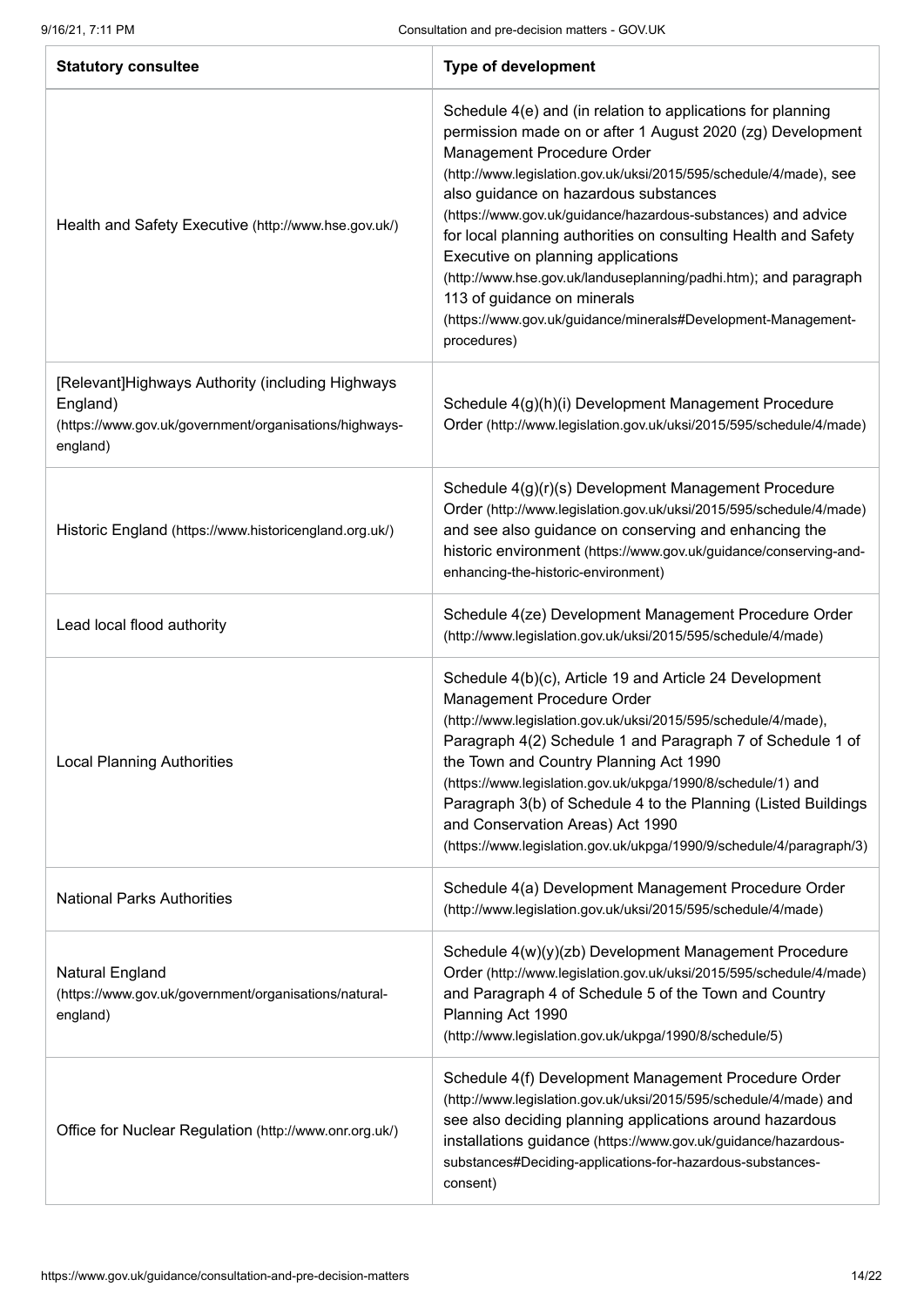| <b>Statutory consultee</b>                        | <b>Type of development</b>                                                                                                                                                                                                                                                                                                 |
|---------------------------------------------------|----------------------------------------------------------------------------------------------------------------------------------------------------------------------------------------------------------------------------------------------------------------------------------------------------------------------------|
| Oil and Gas Authority                             | Article 26 Development Management Procedure Order<br>(http://www.legislation.gov.uk/uksi/2015/595/article/26/made)                                                                                                                                                                                                         |
| <b>Parish Councils</b>                            | Article 25 Development Management Procedure Order<br>(http://www.legislation.gov.uk/uksi/2015/595/article/25/made) and<br>Schedule 4(d) Development Management Procedure Order<br>(http://www.legislation.gov.uk/uksi/2015/595/schedule/4/made)                                                                            |
| Rail Infrastructure Managers                      | Article 16 Development Management Procedure Order<br>(http://www.legislation.gov.uk/uksi/2015/595/article/16/made)                                                                                                                                                                                                         |
| <b>Rail Network Operators</b>                     | Schedule 4(j) Development Management Procedure Order<br>(http://www.legislation.gov.uk/uksi/2015/595/schedule/4/made) and<br>see also guidance on transport<br>(https://www.gov.uk/guidance/travel-plans-transport-assessments-<br>and-statements)                                                                         |
| Sport England (http://www.sportengland.org/)      | Schedule 4(z) Development Management Procedure Order<br>(http://www.legislation.gov.uk/uksi/2015/595/schedule/4/made) and<br>see also guidance on open space, sports and recreation<br>facilities (https://www.gov.uk/guidance/open-space-sports-and-<br>recreation-facilities-public-rights-of-way-and-local-green-space) |
| Theatres Trust (http://www.theatrestrust.org.uk/) | Schedule 4(x) Development Management Procedure Order<br>(http://www.legislation.gov.uk/uksi/2015/595/schedule/4/made)                                                                                                                                                                                                      |
| <b>Toll Road Concessionaries</b>                  | Schedule 4(m) Development Management Procedure Order<br>(http://www.legislation.gov.uk/uksi/2015/595/schedule/4/made)                                                                                                                                                                                                      |
| Water and sewerage undertakers                    | Schedule 4(zf) Development Management Procedure Order<br>(http://www.legislation.gov.uk/uksi/2015/595/schedule/4/made)                                                                                                                                                                                                     |

Paragraph: 030 Reference ID: 15-030-20190722

Revision date: 23 07 2019 See previous version

[\(https://webarchive.nationalarchives.gov.uk/20190606211054/https://www.gov.uk/guidance/consultation-and-pre-decision](https://webarchive.nationalarchives.gov.uk/20190606211054/https://www.gov.uk/guidance/consultation-and-pre-decision-matters#Statutory-consultees-on-applications)matters#Statutory-consultees-on-applications)

## **Table 3 – Non-statutory consultees – identified in national planning policy and guidance**

Table deleted.

Paragraph: 031 Reference ID: 15-031-20190722

Revision date: 23 07 2019 See previous version [\(https://webarchive.nationalarchives.gov.uk/20190606211054/https://www.gov.uk/guidance/consultation-and-pre-decision](https://webarchive.nationalarchives.gov.uk/20190606211054/https://www.gov.uk/guidance/consultation-and-pre-decision-matters#table-3-Non-statutory-consultees)matters#table-3-Non-statutory-consultees)

## <span id="page-14-0"></span>**Why were temporary publicity and physical inspection requirements for planning applications been introduced?**

Temporary changes to the publicity and physical inspection requirements for certain planning applications were [introduced through the Town and Country Planning \(Development Management Procedure, Listed Buildings and](http://www.legislation.gov.uk/uksi/2020/505/contents/made) Environmental Impact Assessment) (England) (Coronavirus) (Amendment) Regulations 2020 (http://www.legislation.gov.uk/uksi/2020/505/contents/made) and the Town and Country Planning (Local Planning, [Development Management, Listed Buildings etc\) \(England\) Regulations 2020](https://www.legislation.gov.uk/uksi/2020/1398/contents/made)

https://www.gov.uk/guidance/consultation-and-pre-decision-matters 15/22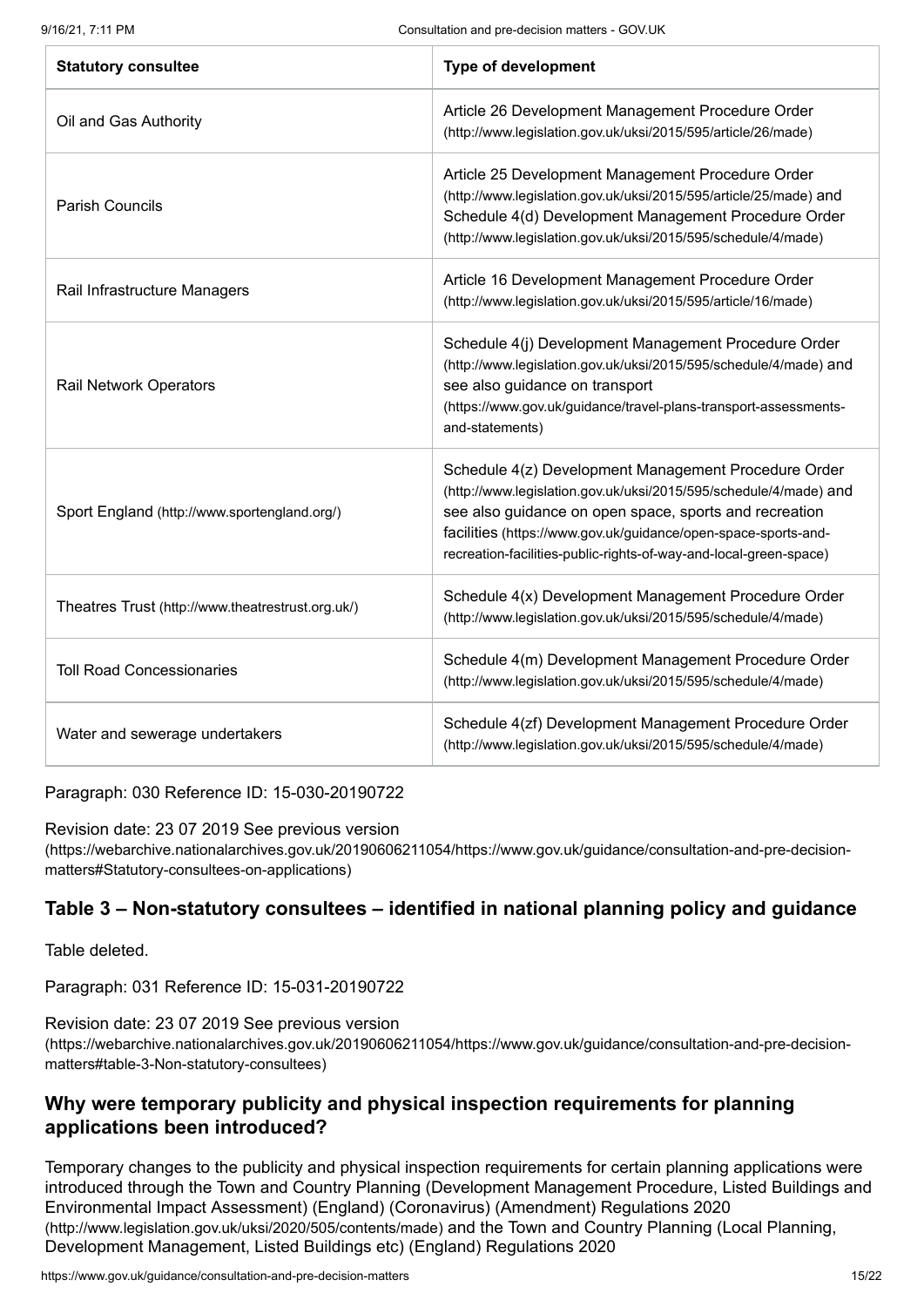[\(https://www.legislation.gov.uk/uksi/2020/1398/contents/made\)](https://www.legislation.gov.uk/uksi/2020/1398/contents/made) to support timely decision-making, and avoid delays to development as a result of the effects of the coronavirus pandemic, while maintaining public participation in the decision-making process.

These temporary changes were intended to local planning authorities (and in the case of certain applications for EIA development, applicants) greater flexibility in relation to the way they publicise the planning applications if they are not able to comply with a particular requirement because it is not reasonably practicable to do so for reasons connected to the effects of coronavirus, including restrictions on movement.

Paragraph: 035 Reference ID: 15-035-20201204

Revision date 04 12 2020 See previous version

[\(https://webarchive.nationalarchives.gov.uk/20201123164425/https://www.gov.uk/guidance/consultation-and-pre-decision](https://webarchive.nationalarchives.gov.uk/20201123164425/https://www.gov.uk/guidance/consultation-and-pre-decision-matters#covid19)matters#covid19)

## **Which types of planning applications do the temporary changes apply to?**

The temporary changes apply to the following types of application:

- applications for planning permission made to local planning authorities (including an application for EIA development accompanied by an environmental statement)
- applications for listed building consent
- applications for variation or discharge of conditions attached to listed building consent
- applications for planning permission affecting the setting of a listed building or the character or appearance of a conservation area made to local planning authorities
- applications made by local planning authorities to the Secretary of State for listed building consent for the demolition, alteration or extension of a listed building
- applications for planning permission or a subsequent application for EIA development which has been made without an environmental statement, where the applicant proposes to submit such a statement
- submission of further information to supplement an environmental statement

Paragraph: 036 Reference ID: 15-036-20200513

Revision date 13 05 2020

## **When do the changes expire?**

The temporary changes in relation to the publicity requirements described below expired on 30 June 2021:

The temporary changes relating to the requirements to provide a physical address where documents may be inspected or copies obtained (as the case may be) expire on 31 December 2021.

- a local planning authority making available for physical inspection their Planning Register which contains applications for planning permission at their principal office or an office in the relevant area
- a local planning authority making applications for listed building consent, for variation or discharge of conditions, for planning permission affecting the setting of a listed building etc or applications they make to the Secretary of State available for inspection at a physical address in the locality
- applicants submitting an environmental statement for EIA development making a reasonable number of copies available at an address in the locality, named in notices.
- the recipient of further information and evidence relating to an environmental statement also making copies of that information available at a physical address, named in notices.

The expiry provisions are subject to savings provisions. If a publicity exercise starts before the expiry of the physical address changes and a notice does not name a physical address, that notice remains valid for the purpose of the publicity exercise.

Paragraph: 053 Reference ID: 15-053-20210719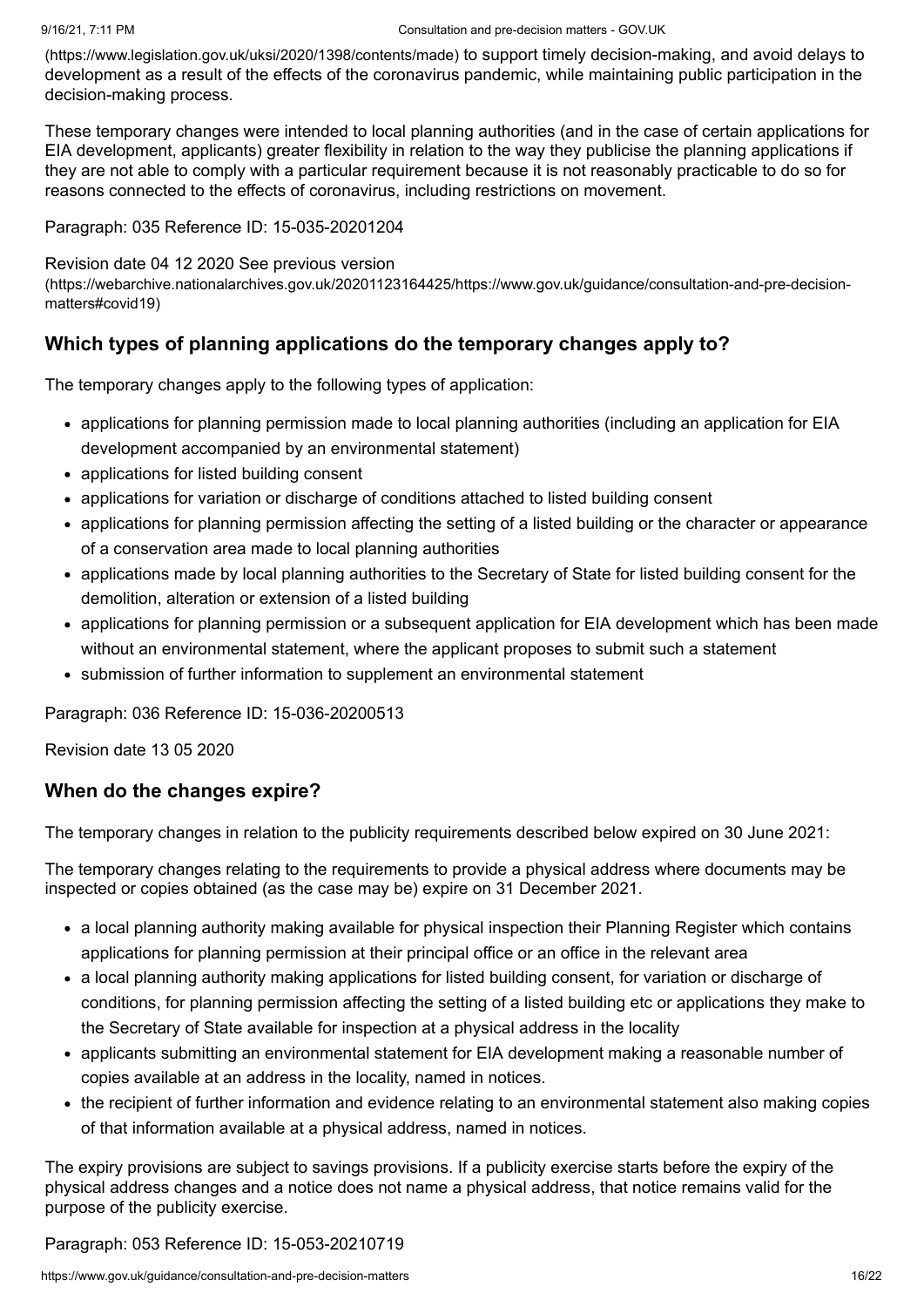#### Revision date 19 07 2021 See previous version

[\(https://webarchive.nationalarchives.gov.uk/20210708165459/https://www.gov.uk/guidance/consultation-and-pre-decision](https://webarchive.nationalarchives.gov.uk/20210708165459/https://www.gov.uk/guidance/consultation-and-pre-decision-matters)matters)

## **Under the temporary publicity requirements, what is a local planning authority or an applicant required to do?**

Paragraph deleted

Paragraph: 037 Reference ID: 15-037-20210719

Revision date 19 07 2021 See previous version [\(https://webarchive.nationalarchives.gov.uk/20210708165459/https://www.gov.uk/guidance/consultation-and-pre-decision](https://webarchive.nationalarchives.gov.uk/20210708165459/https://www.gov.uk/guidance/consultation-and-pre-decision-matters)matters)

## **What other reasonable action does a local authority need to take if it cannot comply with a requirement to display site notices, issue neighbour notification letters, or use newspaper publicity?**

Paragraph deleted

Paragraph: 038 Reference ID: 15-038–20210719

Revision date 19 07 2021 See previous version [\(https://webarchive.nationalarchives.gov.uk/20210708165459/https://www.gov.uk/guidance/consultation-and-pre-decision](https://webarchive.nationalarchives.gov.uk/20210708165459/https://www.gov.uk/guidance/consultation-and-pre-decision-matters)matters)

## **What should a local planning authority do if a newspaper is not currently in circulation in the area?**

Paragraph deleted

Paragraph: 039 Reference ID: 15-039-20210719

Revision date 19 07 2021 See previous version [\(https://webarchive.nationalarchives.gov.uk/20210708165459/https://www.gov.uk/guidance/consultation-and-pre-decision](https://webarchive.nationalarchives.gov.uk/20210708165459/https://www.gov.uk/guidance/consultation-and-pre-decision-matters)matters)

## **How should a local planning authority determine which people are likely to have an interest in an application if it needs to take other reasonable action?**

Paragraph deleted

Paragraph: 040 Reference ID: 15-040-20210719

Revision date 19 07 2021 See previous version [\(https://webarchive.nationalarchives.gov.uk/20210708165459/https://www.gov.uk/guidance/consultation-and-pre-decision](https://webarchive.nationalarchives.gov.uk/20210708165459/https://www.gov.uk/guidance/consultation-and-pre-decision-matters)matters)

## **What issues should a local planning authority consider in ensuring the reasonable steps they take are proportionate to the scale and impact of the development?**

Paragraph deleted

Paragraph: 041 Reference ID: 15-041-20210719

Revision date 19 07 2021 See previous version [\(https://webarchive.nationalarchives.gov.uk/20210708165459/https://www.gov.uk/guidance/consultation-and-pre-decision](https://webarchive.nationalarchives.gov.uk/20210708165459/https://www.gov.uk/guidance/consultation-and-pre-decision-matters)matters)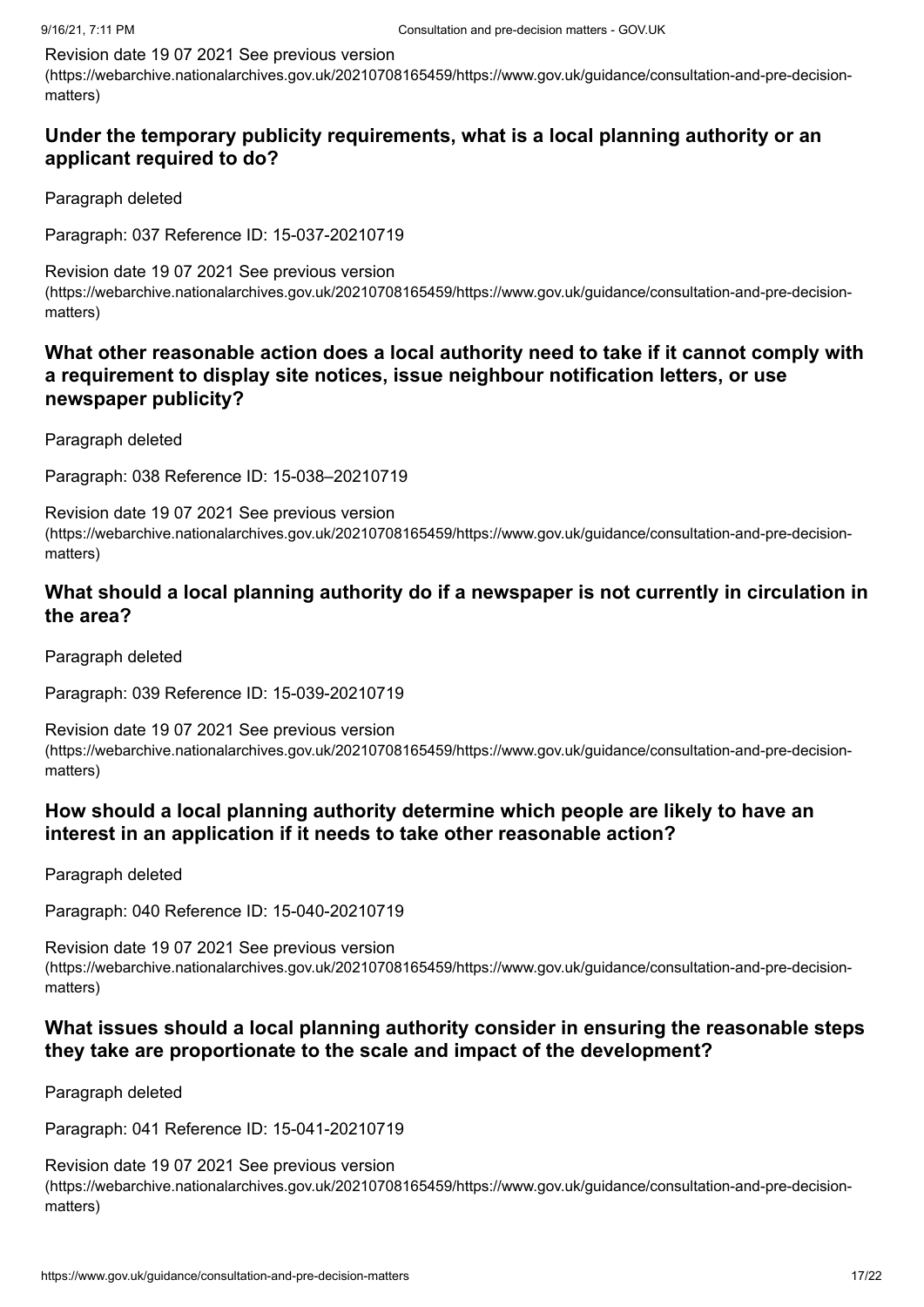## **Should information about all applications be made publicly available on the local planning authority's website?**

Paragraph deleted

Paragraph: 042 Reference ID: 15-042-20210719

Revision date 19 07 2021 See previous version [\(https://webarchive.nationalarchives.gov.uk/20210708165459/https://www.gov.uk/guidance/consultation-and-pre-decision](https://webarchive.nationalarchives.gov.uk/20210708165459/https://www.gov.uk/guidance/consultation-and-pre-decision-matters)matters)

## **What information must be included in a publicity notice by a local planning authority for an application?**

The publicity notice for an application for planning permission including an application for (including an application for EIA development accompanied by an environmental statement) must be in the form set out in Schedule 3 of the Town and Country Planning (Development Management Procedure) (England) Order 2015 or in a form substantially to the same effect. The specific information requirements depend on the type of application.

In these cases, the notice must include the address at which the application and associated documents may be inspected and (in the case of applications accompanied by an environmental statement), copies obtained. If the authority is not able to make arrangements at a physical address (see [paragraph 046\)](#page-18-0) the authority need not include in the notice, a physical address if it includes the address of the website on which the application and associated documents are published.

For listed building consent etc applications, the information requirements for publicity notices are set out in Regulations 5, 5A and 13 of the Planning (Listed Buildings and Conservation Areas) Regulations 1990. The notice must include the name of a place within the locality where a copy of the application and associated documents may be inspected. After commencement of the amending regulations, if the authority is not able to make arrangements for physical inspection the authority need not include in the notice an address for physical inspection if it includes the address of the website on which the application and associated documents are published on the planning register.

Paragraph: 043 Reference ID: 15-043-20210719

Revision date 19 07 2021 See previous version

[\(https://webarchive.nationalarchives.gov.uk/20210708165459/https://www.gov.uk/guidance/consultation-and-pre-decision](https://webarchive.nationalarchives.gov.uk/20210708165459/https://www.gov.uk/guidance/consultation-and-pre-decision-matters)matters)

## **What changes been made to the minimum time limits for making representations to a local planning authority under the temporary publicity requirements?**

Paragraph deleted

Paragraph: 044 Reference ID: 15-044-20210719

Revision date 19 07 2021 See previous version [\(https://webarchive.nationalarchives.gov.uk/20210708165459/https://www.gov.uk/guidance/consultation-and-pre-decision](https://webarchive.nationalarchives.gov.uk/20210708165459/https://www.gov.uk/guidance/consultation-and-pre-decision-matters)matters)

## **Should the planning officer's report explain what publicity has been undertaken?**

Paragraph deleted

Paragraph: 045 Reference ID: 15-045-20210719

Revision date 19 07 2021 See previous version [\(https://webarchive.nationalarchives.gov.uk/20210708165459/https://www.gov.uk/guidance/consultation-and-pre-decision](https://webarchive.nationalarchives.gov.uk/20210708165459/https://www.gov.uk/guidance/consultation-and-pre-decision-matters)matters)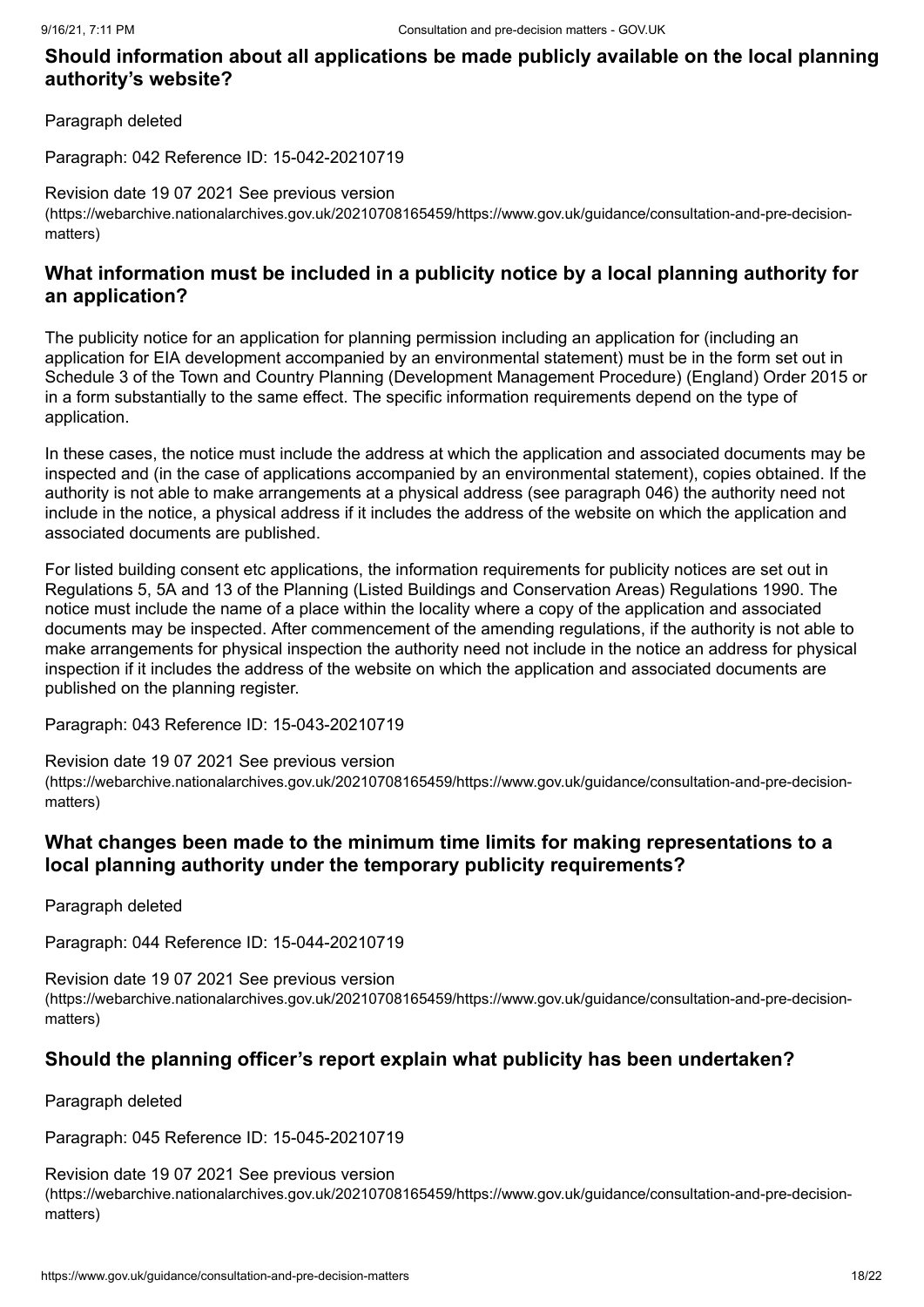## <span id="page-18-0"></span>**Can a local planning authority make changes to its arrangements for enabling the public to physically inspect applications?**

It is a statutory requirement that applications for planning permission and associated documents are placed on the local planning authority's planning register. The register must either be kept at the principal office of the local planning register authority or that part of the register which relates to land in part of that authority's area must be kept at a place situated in or convenient to that part be available for inspection at all reasonable hours. Local planning authorities may make the register available for inspection via a website.

However, under the temporary arrangements (which apply until 31 December 2021), these requirements have been changed so where the local planning authority is not able to do make arrangements for physical inspection because it is not reasonably practicable to do so for reasons connected to the effects of coronavirus, including restrictions on movement, it is not required to do so. Instead, in those circumstances, it must make the planning register available on a website.

The planning register must include an index to enable those interested to identify the application. Local planning authorities will wish to ensure documents can be easily found on their website and are clearly named. They will also wish to consider how they ensure that publicity includes sufficient information to allow the application to be identified, which could include providing the relevant planning reference number, or a hyperlink to the application when using social media.

Local planning authorities must also comply with statutory requirements to make applications and associated documents available for physical inspection when they publicise applications under the Planning (Listed Buildings and Conservation Areas) Regulations 1990. Similar changes have been made to those requirements.

Local planning authorities may need to consider how they can support those who can only access information about planning applications by inspecting those documents at a local council office. This might include providing information over the telephone or by providing a hard copy of the relevant document by post.

Paragraph: 046 Reference ID: 15-046-20210719

Revision date 19 07 2021 See previous version [\(https://webarchive.nationalarchives.gov.uk/20210708165459/https://www.gov.uk/guidance/consultation-and-pre-decision](https://webarchive.nationalarchives.gov.uk/20210708165459/https://www.gov.uk/guidance/consultation-and-pre-decision-matters)matters)

## **Should local planning authorities revise their Statement of Community Involvement to reflect new publicity arrangements?**

Statements of Community Involvement (SCI) sets out how local authorities will consult with local communities on a wide range of issues, including planning matters. Local planning authorities may need to consider updating their SCI to explain how local communities can inspect planning applications, where they are unable to comply [with normal physical inspection requirements. Further information about SCIs can be found in the plan making](https://www.gov.uk/guidance/plan-making#covid19) chapter (https://www.gov.uk/guidance/plan-making#covid19).

Paragraph: 047 Reference ID: 15-047-20210719

Revision date 19 07 2021 See previous version [\(https://webarchive.nationalarchives.gov.uk/20210708165459/https://www.gov.uk/guidance/consultation-and-pre-decision](https://webarchive.nationalarchives.gov.uk/20210708165459/https://www.gov.uk/guidance/consultation-and-pre-decision-matters)matters)

## **Which guidance relating to applications also applies specifically to EIA development accompanied by an environmental statement?**

Paragraph removed

Paragraph: 048 Reference ID: 15-048-20210719

Revision date 19 07 2021 See previous version [\(https://webarchive.nationalarchives.gov.uk/20210708165459/https://www.gov.uk/guidance/consultation-and-pre-decision](https://webarchive.nationalarchives.gov.uk/20210708165459/https://www.gov.uk/guidance/consultation-and-pre-decision-matters)matters)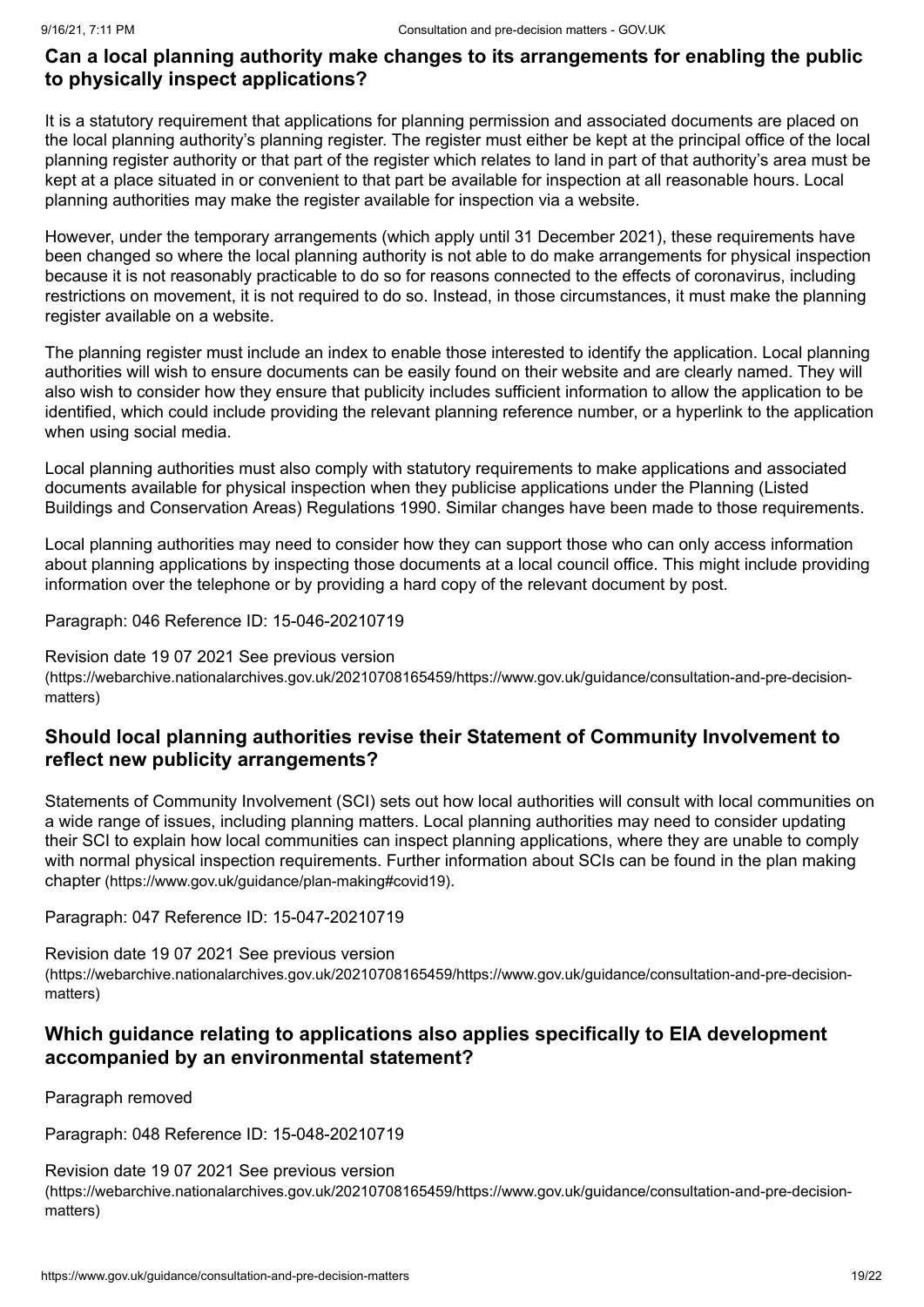## **Under the temporary publicity requirements, what is an applicant of an EIA development required to do in terms of publicising the environment statement?**

Paragraph deleted

Paragraph: 049 Reference ID: 15-049-20210719

Revision date 19 07 2021 See previous version [\(https://webarchive.nationalarchives.gov.uk/20210708165459/https://www.gov.uk/guidance/consultation-and-pre-decision](https://webarchive.nationalarchives.gov.uk/20210708165459/https://www.gov.uk/guidance/consultation-and-pre-decision-matters)matters)

## **What alternative means of publicity should an applicant for EIA development take to publicise an environmental statement?**

Paragraph deleted

Paragraph: 050 Reference ID: 15-050-20210719

Revision date 19 07 2021 See previous version [\(https://webarchive.nationalarchives.gov.uk/20210708165459/https://www.gov.uk/guidance/consultation-and-pre-decision](https://webarchive.nationalarchives.gov.uk/20210708165459/https://www.gov.uk/guidance/consultation-and-pre-decision-matters)matters)

## **Does an applicant of EIA development need to make hard copies of the environmental statement available for inspection at a published address?**

Under the temporary arrangements, if the applicant of an EIA development is not able to provide a hard copy of the environment statement at a published address because it is not reasonable practicable for reasons connected to the effects of coronavirus, including restrictions on movement, then it is not required to make hard copies available. Instead, it must ensure that the notice provides details of the local planning authority's website where it is published.

Paragraph: 051 Reference ID: 15-051-20201204

Revision date 04 12 2020 See previous version [\(https://webarchive.nationalarchives.gov.uk/20201123164425/https://www.gov.uk/guidance/consultation-and-pre-decision](https://webarchive.nationalarchives.gov.uk/20201123164425/https://www.gov.uk/guidance/consultation-and-pre-decision-matters#covid19)matters#covid19)

## **What does a local planning authority, Secretary of State or inspector have to do to publicise any additional information, related to an environmental statement, it has received from an applicant?**

Paragraph removed

Paragraph: 052 Reference ID: 15-052-20210719

<span id="page-19-0"></span>Revision date 19 07 2021 See previous version [\(https://webarchive.nationalarchives.gov.uk/20210708165459/https://www.gov.uk/guidance/consultation-and-pre-decision](https://webarchive.nationalarchives.gov.uk/20210708165459/https://www.gov.uk/guidance/consultation-and-pre-decision-matters)matters)

## **When does an application for permission trigger the modified procedures for public infrastructure development?**

The modified procedures apply to an application made on or after 1 August 2021 for development which falls within the definition of "public service infrastructure development" in article 2 of the Town and Country Planning Development Management Procedure (England) Order 2015 (DMPO) as amended by article 3 of the Town and [Country Planning \(Development Management Procedure and Section 62A Applications\) \(England\) \(Amendment\)](https://www.legislation.gov.uk/uksi/2021/746/made) Order 2021 (https://www.legislation.gov.uk/uksi/2021/746/made)

Paragraph: 054 Reference ID: 15-054-20210624

## **What is public service infrastructure development?**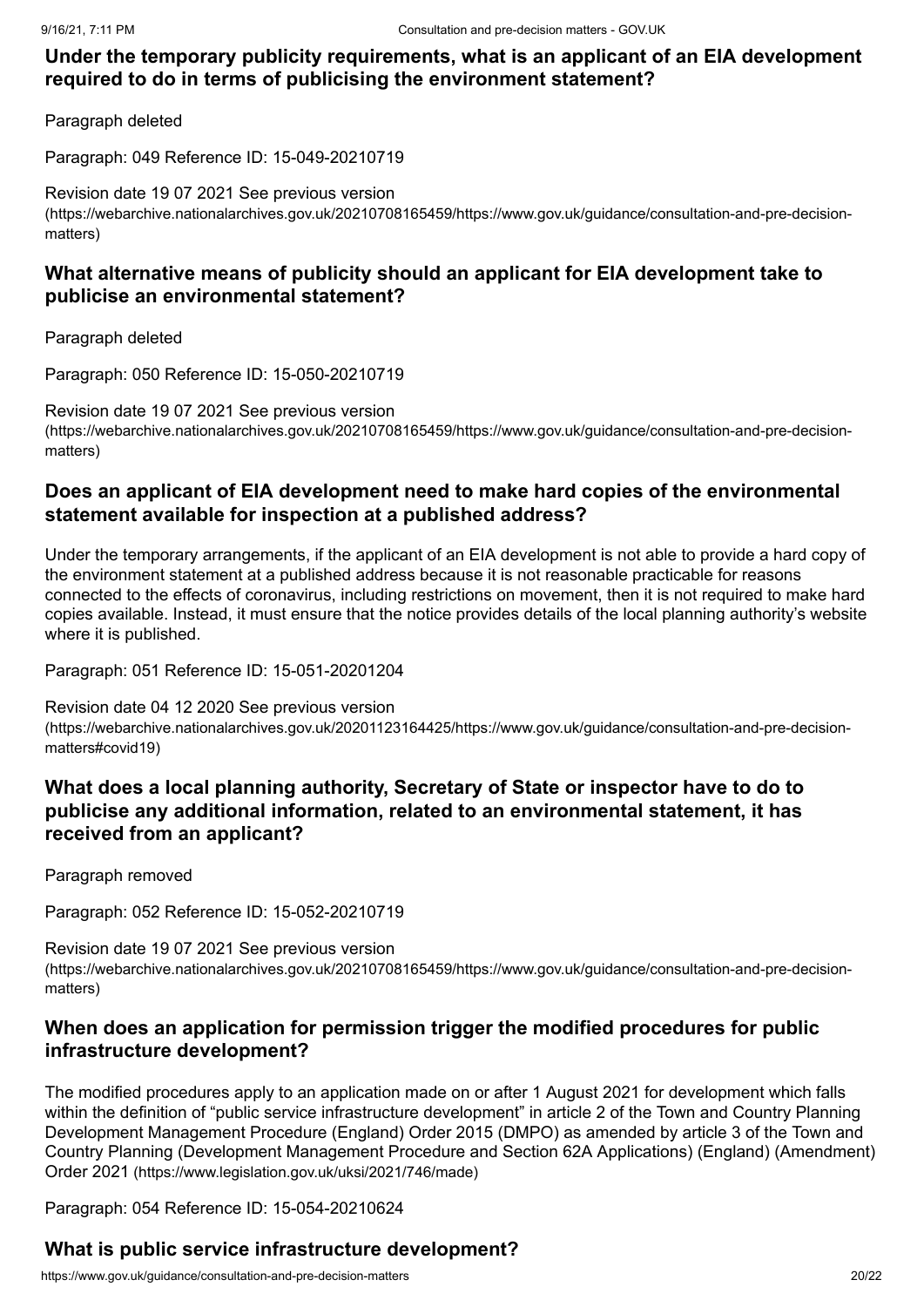Public service infrastructure development is major development where the main purpose of the development is— (a) the provision of— (i) a health service hospital; (ii) a school or institution within the further education sector; or (iii) an institution within the higher education sector within the meaning of section 91(5) of the Further and Higher Education Act 1992; or (iv) criminal justice accommodation; or (b) works for the extension or alteration of such a facility If the application is an application for EIA development the modified procedures do not apply.

Paragraph: 055 Reference ID: 15-055-20210624

<span id="page-20-0"></span>Published 6 March 2014 Last updated 19 July 2021 + show all [updates](#page-20-1)

<span id="page-20-1"></span>1. 19 July 2021

Amended paragraphs 006,043,046,047,053. Deleted paragraphs 037,038,039,040,041,042,044,045,048,049,050,052 To reflect the expiry of temporary regulations to supplement the existing statutory publicity requirements for planning applications.

2. 24 June 2021

Updated in relation to fire safety; and Public Service Infrastructure Development.

3. 4 December 2020

Added new paragraph: 053 When do the changes expire? Amended paragraphs: 035,043,051,052

4. 13 May 2020

Added paragraphs 035-052 which provide guidance on changes that have been introduced to certain publicity requirements in response to the coronavirus (COVID-19) pandemic.

5. 13 May 2020

Added paragraphs 035-052 which provide guidance on changes that have been introduced to certain publicity requirements in response to the coronavirus (COVID-19) pandemic.

6. 23 July 2019

Amended paragraphs 001, 006, 009, 011-018, 026-028, 030 and 031; added new paragraph 034; deleted paragraphs 007 and 025.

7. 15 March 2019

Amended paragraph 030.

8. 15 June 2018

Amended paragraph 002. Added new paragraphs 032 and 033.

9. 28 July 2017

Updated paragraphs 20, 29 and 30.

10. 6 March 2014

First published.

Print this page

## **Related content**

- Neighbourhood planning [\(https://www.gov.uk/guidance/neighbourhood-planning--2\)](https://www.gov.uk/guidance/neighbourhood-planning--2)
- Consultation principles: guidance [\(https://www.gov.uk/government/publications/consultation-principles-guidance\)](https://www.gov.uk/government/publications/consultation-principles-guidance)
- Hazardous substances [\(https://www.gov.uk/guidance/hazardous-substances\)](https://www.gov.uk/guidance/hazardous-substances)
- Open space, sports and recreation facilities, public rights of way and local green space [\(https://www.gov.uk/guidance/open-space-sports-and-recreation-facilities-public-rights-of-way-and-local-green-space\)](https://www.gov.uk/guidance/open-space-sports-and-recreation-facilities-public-rights-of-way-and-local-green-space)
- Before submitting an application [\(https://www.gov.uk/guidance/before-submitting-an-application\)](https://www.gov.uk/guidance/before-submitting-an-application)

## **Collection**

Planning practice guidance [\(https://www.gov.uk/government/collections/planning-practice-guidance\)](https://www.gov.uk/government/collections/planning-practice-guidance)

## **Explore the topic**

Planning system [\(https://www.gov.uk/housing-local-and-community/planning-system\)](https://www.gov.uk/housing-local-and-community/planning-system)